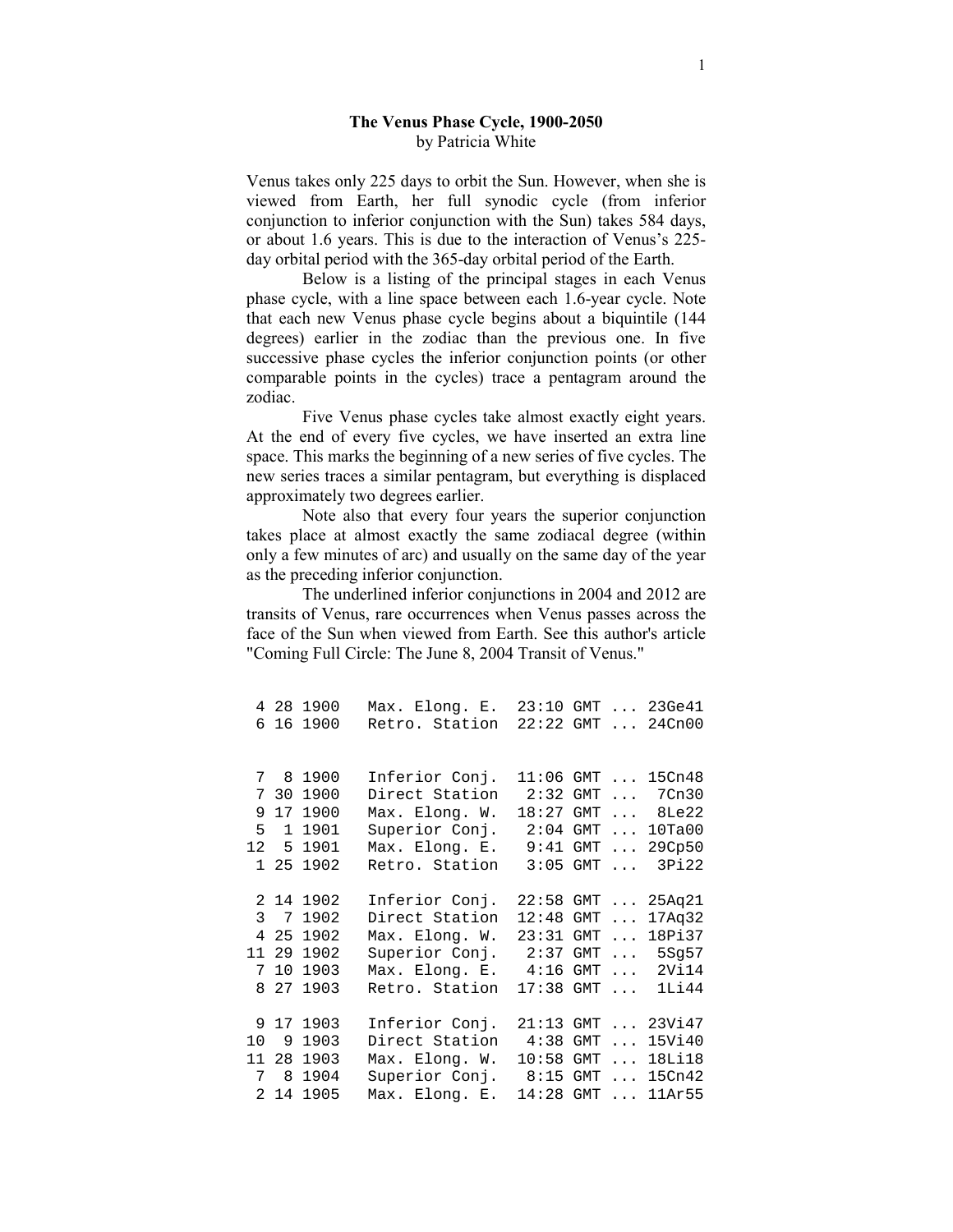| 4              |                 | 6 1905     | Retro. Station                                                    |                     |            |                                               | 3:55 GMT  14Ta42    |
|----------------|-----------------|------------|-------------------------------------------------------------------|---------------------|------------|-----------------------------------------------|---------------------|
|                |                 | 4 27 1905  | Inferior Conj.                                                    |                     |            |                                               | 9:52 GMT  6Ta27     |
| 5              |                 | 18 1905    | Direct Station                                                    | 18:06 GMT           |            |                                               | $\ldots$ 28Ar16     |
| 7              |                 | 6 1905     | Max. Elong. W.                                                    | 14:50               | GMT        | $\cdots$                                      | 28Ta12              |
| $\overline{a}$ |                 |            |                                                                   | $9:40$ GMT          |            |                                               |                     |
|                |                 | 14 1906    | Superior Conj.                                                    |                     |            |                                               | $\ldots$ 24Aq48     |
| 9              | 20 <sub>o</sub> | 1906       | Max. Elong. E.                                                    | 6:05                | GMT        | $\ldots$                                      | 12Sc46              |
| 11             | 9               | 1906       | Retro. Station                                                    | 15:37               | GMT        | $\ldots$                                      | 14Sg45              |
|                |                 | 11 30 1906 | Inferior Conj.                                                    | $5:20$ GMT          |            |                                               | $\ldots$ 7Sg06      |
| 12             |                 | 20 1906    | Direct Station                                                    | 16:27 GMT           |            | $\cdots$                                      | 29Sc27              |
| $\overline{a}$ |                 | 9 1907     | Max. Elong. W.                                                    | 18:21 GMT           |            |                                               | $\ldots$ 3Cp05      |
|                |                 | 9 15 1907  | Superior Conj.                                                    | $1:37$ GMT          |            |                                               | $\ldots$ 21Vi04     |
|                |                 | 4 26 1908  | Max. Elong. E.                                                    | $13:01$ GMT         |            |                                               | $\ldots$ 21Ge24     |
| 6              |                 | 14 1908    | Retro. Station                                                    |                     |            |                                               | 14:52 GMT  21Cn51   |
|                |                 |            |                                                                   |                     |            |                                               |                     |
|                |                 | 7 6 1908   | Inferior Conj.                                                    | $3:32$ GMT          |            | $\cdots$                                      | 13Cn38              |
| 7              |                 | 27 1908    | Direct Station                                                    | 18:27 GMT           |            | $\ddots$                                      | 5Cn21               |
|                |                 | 9 15 1908  | Max. Elong. W.                                                    | $10:23$ GMT         |            | $\cdots$                                      | 6Le10               |
| $\overline{4}$ |                 | 28 1909    | Superior Conj.                                                    | $17:52$ GMT         |            | $\dddot{\phantom{0}}$                         | 7Ta47               |
| 12             |                 | 2 1909     | Max. Elong. E.                                                    | 23:33               | GMT        | $\cdots$                                      | 27Cp25              |
| $\mathbf{1}$   | 22              | 1910       | Retro. Station                                                    | 17:25               | GMT        | $\ddots$                                      | 0Pi56               |
|                |                 | 2 12 1910  | Inferior Conj.                                                    | 12:24               | GMT        | $\cdots$                                      | 22Aq56              |
| 3 <sup>7</sup> |                 | 5 1910     | Direct Station                                                    | 1:57                | GMT        | $\cdots$                                      | 15Aq07              |
|                |                 | 4 23 1910  | Max. Elong. W.                                                    | 15:10               | GMT        | $\cdots$                                      | 16Pi21              |
| 11             |                 | 26 1910    | Superior Conj.                                                    | 13:55 GMT           |            | $\cdots$                                      | 3Sg27               |
| 7              |                 |            |                                                                   |                     |            |                                               |                     |
|                | 7               | 1911       | Max. Elong. E.                                                    | 20:21               | GMT        |                                               | $\ldots$ 0Vi03      |
| 8              | 25              | 1911       | Retro. Station                                                    | 7:57                | <b>GMT</b> | $\cdots$                                      | 29Vi29              |
|                |                 | 9 15 1911  | Inferior Conj.                                                    | $11:58$ GMT         |            | $\cdots$                                      | 21Vi31              |
| $10 \,$        |                 | 6 1911     | Direct Station                                                    | $20:26$ GMT         |            | $\cdots$                                      | 13Vi23              |
|                |                 | 11 26 1911 | Max. Elong. W.                                                    | 1:25                | GMT        | $\ldots$                                      | 15Li57              |
| 7              |                 | 6 1912     | Superior Conj.                                                    | 2:33                | GMT        | $\cdots$                                      | 13Cn38              |
| $\overline{a}$ |                 | 12 1913    | Max. Elong. E.                                                    | 6:01                | GMT        |                                               | $\ldots$ 9Ar39      |
| $\overline{4}$ | 3               | 1913       | Retro. Station                                                    | 19:48               | GMT        |                                               | $\ldots$ 12Ta30     |
|                |                 | 4 25 1913  | Inferior Conj. 1:50 GMT  4Ta15                                    |                     |            |                                               |                     |
|                |                 | 5 16 1913  | Direct Station 9:39 GMT                                           |                     |            |                                               | 26Ar05              |
|                |                 | 7 4 1913   | Max. Elong. W. 4:38 GMT  25Ta57                                   |                     |            |                                               |                     |
|                |                 | 2 11 1914  | Superior Conj. 20:39 GMT  22Aq18                                  |                     |            |                                               |                     |
|                |                 | 9 17 1914  | Max. Elong. E.                                                    |                     |            |                                               | 18:01 GMT  10Sc21   |
| 11             |                 | 7 1914     | Retro. Station 3:13 GMT  12Sg17                                   |                     |            |                                               |                     |
|                |                 | 11 27 1914 | Inferior Conj.                                                    |                     |            |                                               | 17:37 GMT  4Sg39    |
|                |                 | 12 18 1914 | Direct Station                                                    |                     |            |                                               |                     |
|                |                 | 2 7 1915   | Direct Station 4:31 GMT  26Sc59<br>Max. Elong. W. 6:38 GMT  0Cp37 |                     |            |                                               |                     |
|                |                 | 9 12 1915  | Superior Conj.                                                    |                     |            |                                               | 18:21 GMT  18Vi54   |
|                |                 | 4 24 1916  | Max. Elong. E. 3:53 GMT  19Ge11                                   |                     |            |                                               |                     |
|                |                 |            |                                                                   |                     |            |                                               |                     |
|                |                 | 6 12 1916  | Retro. Station 7:50 GMT  19Cn44                                   |                     |            |                                               |                     |
|                |                 | 7 3 1916   | Inferior Conj.                                                    |                     |            |                                               | 19:59 GMT  11Cn30   |
|                |                 | 7 25 1916  | Direct Station                                                    | $10:50$ GMT         |            | $\mathbb{E}[\mathbf{r},\mathbf{r}^{\dagger}]$ | 3Cn13               |
|                |                 | 9 13 1916  | Max. Elong. W.                                                    |                     |            |                                               |                     |
|                |                 | 4 26 1917  |                                                                   |                     |            |                                               | $3:16$ GMT $4$ Le01 |
|                |                 |            | Superior Conj.                                                    | $9:30$ GMT $\ldots$ |            |                                               | 5Ta34               |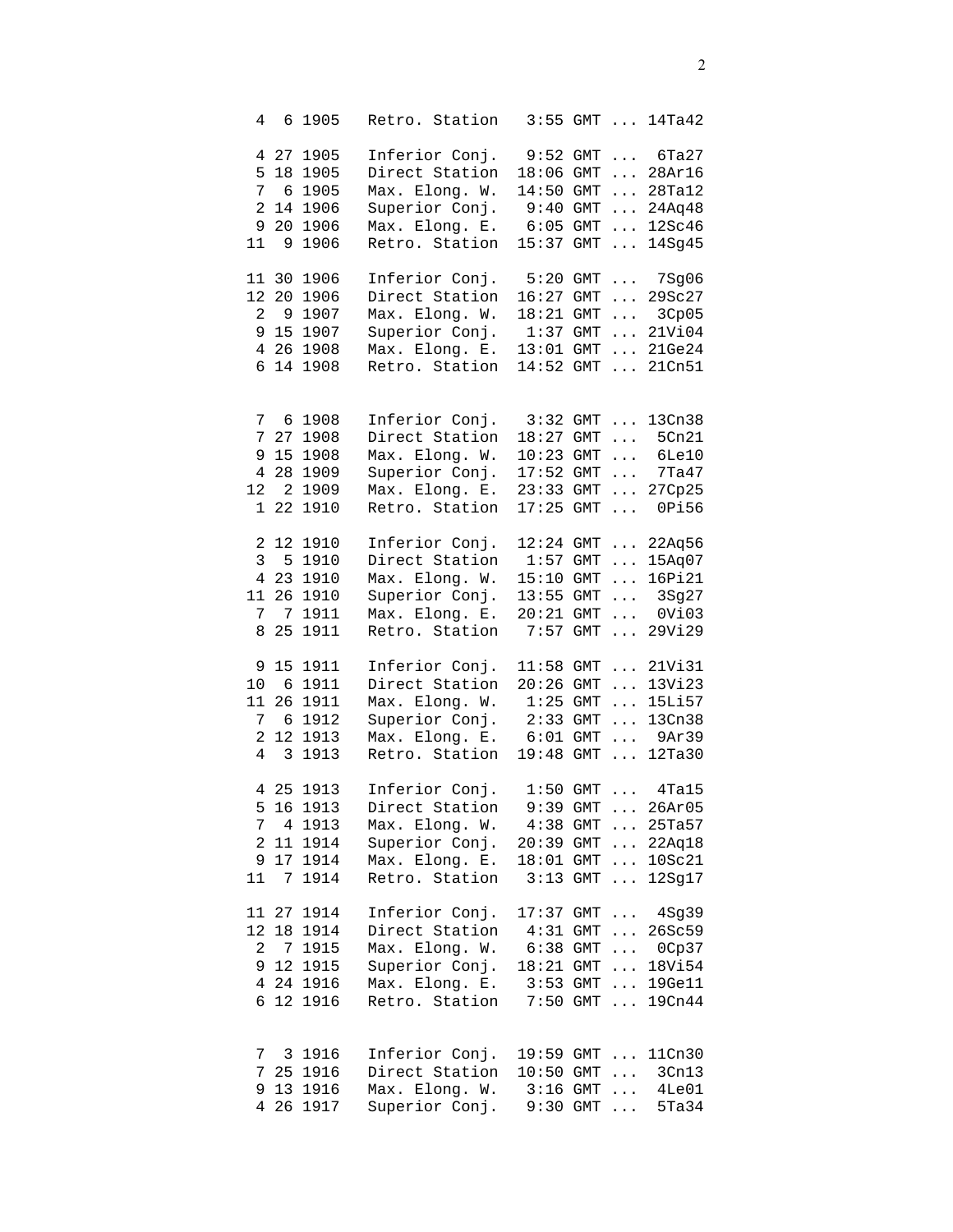| $\mathbf{1}$   |                | 11 30 1917<br>20 1918 | Max. Elong. E.<br>Retro. Station                                    |             |       |          | 14:16 GMT  25Cp04<br>7:53 GMT  28Aq31 |
|----------------|----------------|-----------------------|---------------------------------------------------------------------|-------------|-------|----------|---------------------------------------|
|                |                |                       |                                                                     |             |       |          |                                       |
|                |                | 2 10 1918             | Inferior Conj.                                                      | 1:47        |       | $GMT$    | 20Aq32                                |
|                |                | 3 2 1918              | Direct Station                                                      | 15:27       |       | $GMT$    | 12Aq44                                |
|                |                | 4 21 1918             | Max. Elong. W.                                                      | 6:39        |       | $GMT$    | 14Pi06                                |
|                |                | 11 24 1918            | Superior Conj.                                                      | 1:07        | GMT   |          | $\ldots$ 0Sg57                        |
| 7              |                | 5 1919                | Max. Elong. E.                                                      | 11:52       | GMT   |          | $\ldots$ 27Le51                       |
| 8              |                | 22 1919               | Retro. Station                                                      | 21:54       | GMT   |          | $\ldots$ 27Vi14                       |
|                |                | 9 13 1919             | Inferior Conj.                                                      |             |       |          | 2:52 GMT  19Vi16                      |
| 10             |                | 4 1919                | Direct Station                                                      | 11:49       |       |          | GMT  11Vi08                           |
|                |                | 11 23 1919            | Max. Elong. W.                                                      | 15:18       |       |          | GMT  13Li35                           |
| 7 <sup>7</sup> |                | 3 1920                | Superior Conj.                                                      | 20:54       | $GMT$ |          | 11Cn34                                |
| $\overline{a}$ |                | 9 1921                | Max. Elong. E.                                                      | 20:48       |       |          | GMT  7Ar21                            |
| 4              | $\mathbf{1}$   | 1921                  | Retro. Station                                                      | 11:22       |       |          | GMT  10Ta17                           |
| 4              |                | 22 1921               | Inferior Conj.                                                      |             |       |          | 17:39 GMT  2Ta02                      |
| 5              |                | 14 1921               | Direct Station                                                      |             |       |          | $0:30$ GMT  23Ar52                    |
| 7              |                | 1 1921                | Max. Elong. W.                                                      | $18:25$ GMT |       |          | 23Ta41                                |
| $\overline{2}$ | 9              | 1922                  | Superior Conj.                                                      | 7:19        | $GMT$ |          | 19Aq47                                |
| 9              | 15             | 1922                  | Max. Elong. E.                                                      | 6:50        |       |          | GMT  7Sc58                            |
| 11             | 4              | 1922                  | Retro. Station                                                      | 15:24       |       |          |                                       |
|                |                |                       |                                                                     |             | $GMT$ |          | 9Sg50                                 |
|                |                | 11 25 1922            | Inferior Conj.                                                      | $6:00$ GMT  |       |          | $\ldots$ 2Sg12                        |
|                | 12 15          | 1922                  | Direct Station                                                      | $17:11$ GMT |       |          | $\ldots 24$ Sc30                      |
| $\mathbf{2}$   | $\overline{4}$ | 1923                  | Max. Elong. W.                                                      | 19:58 GMT   |       |          | $\ldots$ 28Sg11                       |
|                |                | 9 10 1923             | Superior Conj.                                                      |             |       |          | 11:04 GMT  16Vi42                     |
|                |                | 4 21 1924             | Max. Elong. E.                                                      |             |       |          | 19:32 GMT  16Ge59                     |
| 6              |                | 10 1924               | Retro. Station                                                      | 0:52        | GMT   |          | $\ldots$ 17Cn35                       |
|                |                |                       |                                                                     |             |       |          |                                       |
| 7              |                | 1 1924                | Inferior Conj.                                                      |             |       |          | 12:22 GMT  9Cn21                      |
| 7              |                | 23 1924               | Direct Station                                                      | $3:36$ GMT  |       | $\cdots$ | 1Cn04                                 |
| 9              |                | 10 1924               | Max. Elong. W.                                                      | $20:07$ GMT |       | $\ldots$ | 1 <sub>Le</sub> 52                    |
|                |                | 4 24 1925             | Superior Conj.                                                      | $1:14$ GMT  |       | $\cdots$ | 3Ta21                                 |
|                |                | 11 28 1925            | Max. Elong. E.                                                      | $5:05$ GMT  |       | $\ldots$ | 22Cp41                                |
|                |                |                       | Retro. Station                                                      |             |       |          |                                       |
|                |                | 1 17 1926             |                                                                     | $22:13$ GMT |       | $\ldots$ | 26Aq05                                |
|                |                | 2 7 1926              | Inferior Conj.                                                      | $15:11$ GMT |       |          | 18Aq06                                |
|                |                | 2 28 1926             | Direct Station 4:50 GMT  10Aq20                                     |             |       |          |                                       |
|                |                | 4 18 1926             | Max. Elong. W. 21:21 GMT  11Pi49                                    |             |       |          |                                       |
|                |                | 11 21 1926            | Superior Conj. 12:29 GMT  28Sc27                                    |             |       |          |                                       |
|                |                | 7 3 1927              | Max. Elong. E. 2:50 GMT  25Le38                                     |             |       |          |                                       |
| 8              |                | 20 1927               | Retro. Station 11:44 GMT  25Vi00                                    |             |       |          |                                       |
|                |                | 9 10 1927             | Inferior Conj. 17:53 GMT  17Vi01                                    |             |       |          |                                       |
|                |                | 10 2 1927             | Direct Station 2:52 GMT  8Vi51                                      |             |       |          |                                       |
|                |                | 11 21 1927            | Max. Elong. W. 5:12 GMT  11Li12                                     |             |       |          |                                       |
| $7\degree$     |                | 1 1928                | Superior Conj.                                                      |             |       |          | 15:34 GMT  9Cn31                      |
|                |                | 2 7 1929              | Max. Elong. E.                                                      |             |       |          | 11:35 GMT  5Ar01                      |
|                |                | 3 30 1929             | Retro. Station 3:05 GMT  8Ta03                                      |             |       |          |                                       |
|                |                |                       |                                                                     |             |       |          |                                       |
|                |                | 4 20 1929             |                                                                     |             |       |          |                                       |
|                |                | 5 11 1929             | Inferior Conj. 9:28 GMT  29Ar48<br>Direct Station 15:04 GMT  21Ar39 |             |       |          |                                       |
|                |                | 6 29 1929             | Max. Elong. W. 9:00 GMT  21Ta27                                     |             |       |          |                                       |
|                |                | 2 6 1930              | Superior Conj.                                                      |             |       |          | 17:42 GMT  17Aq14                     |
|                |                |                       |                                                                     |             |       |          |                                       |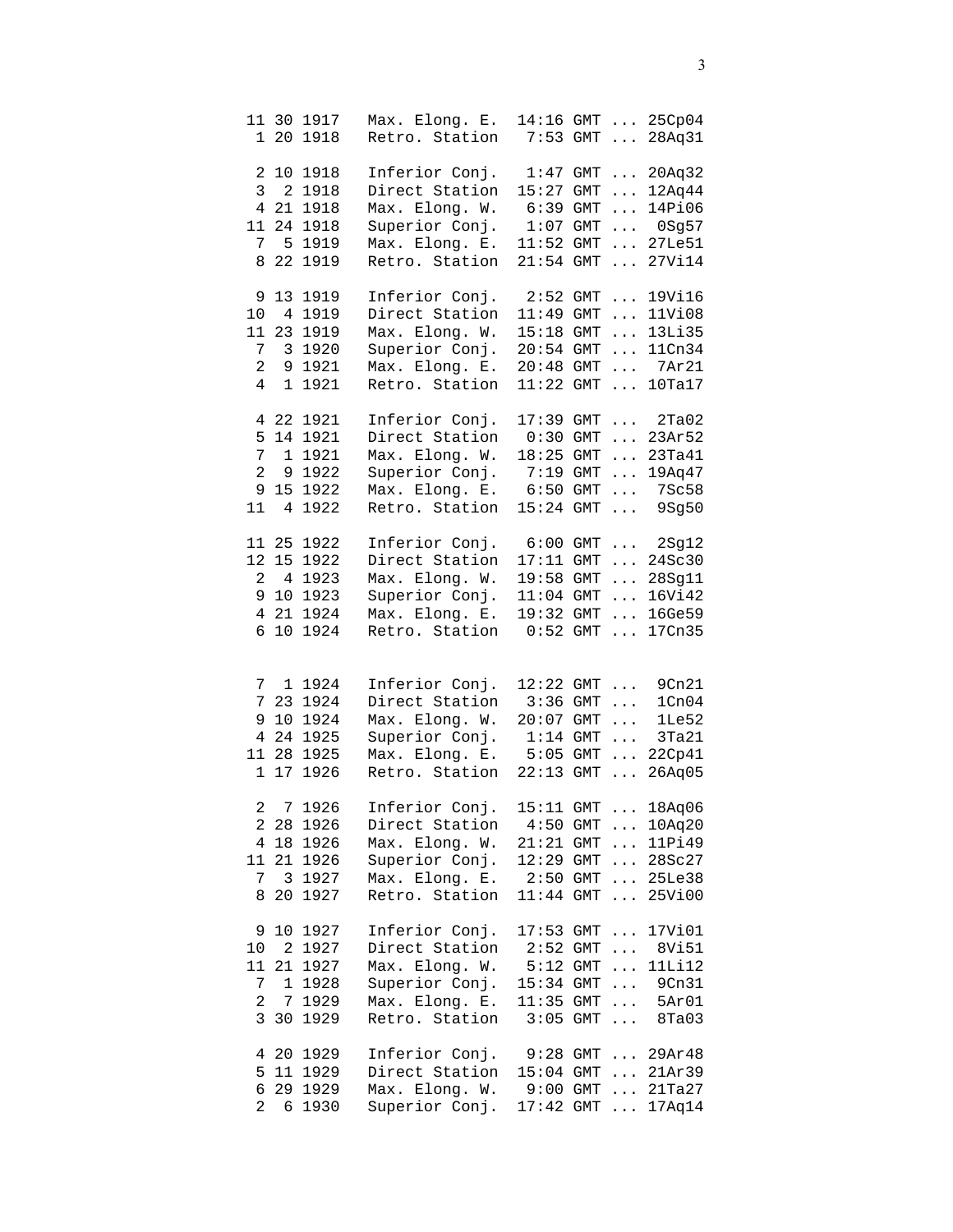|                |                 | 9 12 1930   | Max. Elong. E.                   | $20:29$ GMT $\ldots$ |     |                                 | 5Sc38                      |
|----------------|-----------------|-------------|----------------------------------|----------------------|-----|---------------------------------|----------------------------|
| 11             |                 | 2 1930      | Retro. Station                   | $3:52$ GMT           |     | $\mathbb{Z}^2$ . $\mathbb{Z}^2$ | 7Sg23                      |
|                |                 |             |                                  |                      |     |                                 |                            |
|                |                 | 11 22 1930  | Inferior Conj.                   |                      |     |                                 | 18:18 GMT  29Sc44          |
|                |                 | 12 13 1930  | Direct Station                   | $6:26$ GMT           |     |                                 | $\ldots$ 22Sc02            |
|                |                 |             |                                  |                      |     |                                 |                            |
| $\overline{a}$ |                 | 2 1931      | Max. Elong. W.                   | $9:47$ GMT           |     |                                 | 25Sq47                     |
| 9              |                 | 8 1931      | Superior Conj.                   | $4:13$ GMT           |     |                                 | $\ldots$ 14Vi33            |
| $\overline{4}$ |                 | 19 1932     | Max. Elong. E.                   | $11:26$ GMT          |     |                                 | $\ldots$ 14Ge47            |
| 6              | 7               | 1932        | Retro. Station                   | 17:37                | GMT |                                 | $\ldots$ 15Cn26            |
|                |                 |             |                                  |                      |     |                                 |                            |
|                |                 |             |                                  |                      |     |                                 |                            |
|                |                 | 6 29 1932   | Inferior Conj.                   |                      |     |                                 | 4:41 GMT  7Cn12            |
| 7              |                 | 20 1932     | Direct Station                   |                      |     |                                 | 20:24 GMT  28Ge55          |
|                |                 | 9 8 1932    | Max. Elong. W.                   |                      |     |                                 | 12:27 GMT  29Cn42          |
|                |                 | 4 21 1933   |                                  |                      |     |                                 | 16:23 GMT  1Ta06           |
|                |                 |             | Superior Conj.                   |                      |     |                                 |                            |
|                |                 | 11 25 1933  | Max. Elong. E.                   | 19:13 GMT            |     |                                 | $\ldots$ 20Cp18            |
|                |                 | 1 15 1934   | Retro. Station                   | 11:47                | GMT |                                 | $\ldots$ 23Aq39            |
|                |                 |             |                                  |                      |     |                                 |                            |
|                |                 | 2 5 1934    | Inferior Conj.                   |                      |     |                                 | $4:26$ GMT $15Aq41$        |
|                |                 | 2 25 1934   | Direct Station                   |                      |     |                                 | 17:45 GMT  7Aq56           |
|                |                 | 4 16 1934   | Max. Elong. W.                   | $11:15$ GMT          |     |                                 | $\ldots$ 9Pi29             |
| 11             |                 | 19 1934     | Superior Conj.                   |                      |     |                                 | $0:21$ GMT $\ldots$ 25Sc59 |
| 6              | 30              | 1935        | Max. Elong. E.                   | 17:00                | GMT |                                 | $\ldots$ 23Le23            |
|                |                 | 1935        |                                  |                      |     |                                 |                            |
| 8              | 18              |             | Retro. Station                   | 1:44                 | GMT |                                 | $\ldots$ 22Vi46            |
|                |                 |             |                                  |                      |     |                                 |                            |
| 9              | 8               | 1935        | Inferior Conj.                   | $8:50$ GMT           |     | $\cdots$                        | 14Vi46                     |
|                |                 | 9 29 1935   | Direct Station                   | $17:48$ GMT          |     |                                 | $\ldots$ 6Vi36             |
| 11             |                 | 18 1935     | Max. Elong. W.                   | $19:29$ GMT $\ldots$ |     |                                 | 8Li52                      |
| 6              |                 | 29 1936     | Superior Conj.                   |                      |     |                                 | 9:45 GMT  7Cn27            |
| $\overline{a}$ |                 | 5 1937      | Max. Elong. E.                   | $2:36$ GMT $\ldots$  |     |                                 | 2Ar43                      |
| 3              |                 | 27 1937     | Retro. Station                   | 19:08 GMT            |     |                                 | 5Ta50                      |
|                |                 |             |                                  |                      |     |                                 |                            |
| 4              |                 | 18 1937     | Inferior Conj.                   | $1:15$ GMT           |     | $\cdots$                        | 27Ar36                     |
|                |                 |             |                                  |                      |     |                                 |                            |
| 5              |                 | 9 1937      | Direct Station                   | $5:58$ GMT           |     | $\cdots$                        | 19Ar26                     |
| 6              | 27              | 1937        | Max. Elong. W.                   | $0:21$ GMT           |     | $\cdots$                        | 19Ta16                     |
| $\overline{a}$ |                 | 4 1938      | Superior Conj.                   | $4:06$ GMT           |     | $\cdots$                        | 14Aq42                     |
| 9              | 10 <sup>°</sup> | 1938        | Max. Elong. E.                   | $10:43$ GMT          |     | $\ldots$                        | 3Sc19                      |
| 10             |                 | 30 1938     | Retro. Station                   |                      |     |                                 | 16:24 GMT  4Sg56           |
|                |                 |             |                                  |                      |     |                                 |                            |
|                |                 | 11 20 1938  | Inferior Conj. 6:32 GMT          |                      |     |                                 | 27Sc17                     |
|                |                 | 12 10 1938  | Direct Station                   |                      |     |                                 | 19:55 GMT  19Sc34          |
|                |                 | 1 30 1939   | Max. Elong. W. 23:38 GMT  23Sg23 |                      |     |                                 |                            |
|                |                 | 9 5 1 9 3 9 | Superior Conj. 21:16 GMT  12Vi24 |                      |     |                                 |                            |
|                |                 |             |                                  |                      |     |                                 |                            |
|                |                 | 4 17 1940   | Max. Elong. E. 3:15 GMT  12Ge36  |                      |     |                                 |                            |
|                |                 | 6 5 1 9 4 0 | Retro. Station 10:07 GMT  13Cn18 |                      |     |                                 |                            |
|                |                 |             |                                  |                      |     |                                 |                            |
|                |                 |             |                                  |                      |     |                                 |                            |
|                |                 | 6 26 1940   | Inferior Conj. 21:15 GMT  5Cn04  |                      |     |                                 |                            |
|                |                 | 7 18 1940   | Direct Station                   |                      |     |                                 | 13:15 GMT  26Ge47          |
|                |                 | 9 6 1940    | Max. Elong. W. 4:18 GMT  27Cn31  |                      |     |                                 |                            |
|                |                 | 4 19 1941   | Superior Conj. 7:36 GMT  28Ar51  |                      |     |                                 |                            |
|                |                 | 11 23 1941  | Max. Elong. E. 8:31 GMT  17Cp51  |                      |     |                                 |                            |
| $\mathbf{1}$   |                 | 13 1942     | Retro. Station 0:44 GMT  21Aq11  |                      |     |                                 |                            |
|                |                 |             |                                  |                      |     |                                 |                            |
|                |                 |             |                                  |                      |     |                                 |                            |
|                |                 | 2 2 1942    | Inferior Conj. 17:34 GMT  13Aq15 |                      |     |                                 |                            |
|                |                 | 2 23 1942   | Direct Station 6:04 GMT  5Aq31   |                      |     |                                 |                            |
|                |                 | 4 14 1942   | Max. Elong. W. 0:42 GMT  7P108   |                      |     |                                 |                            |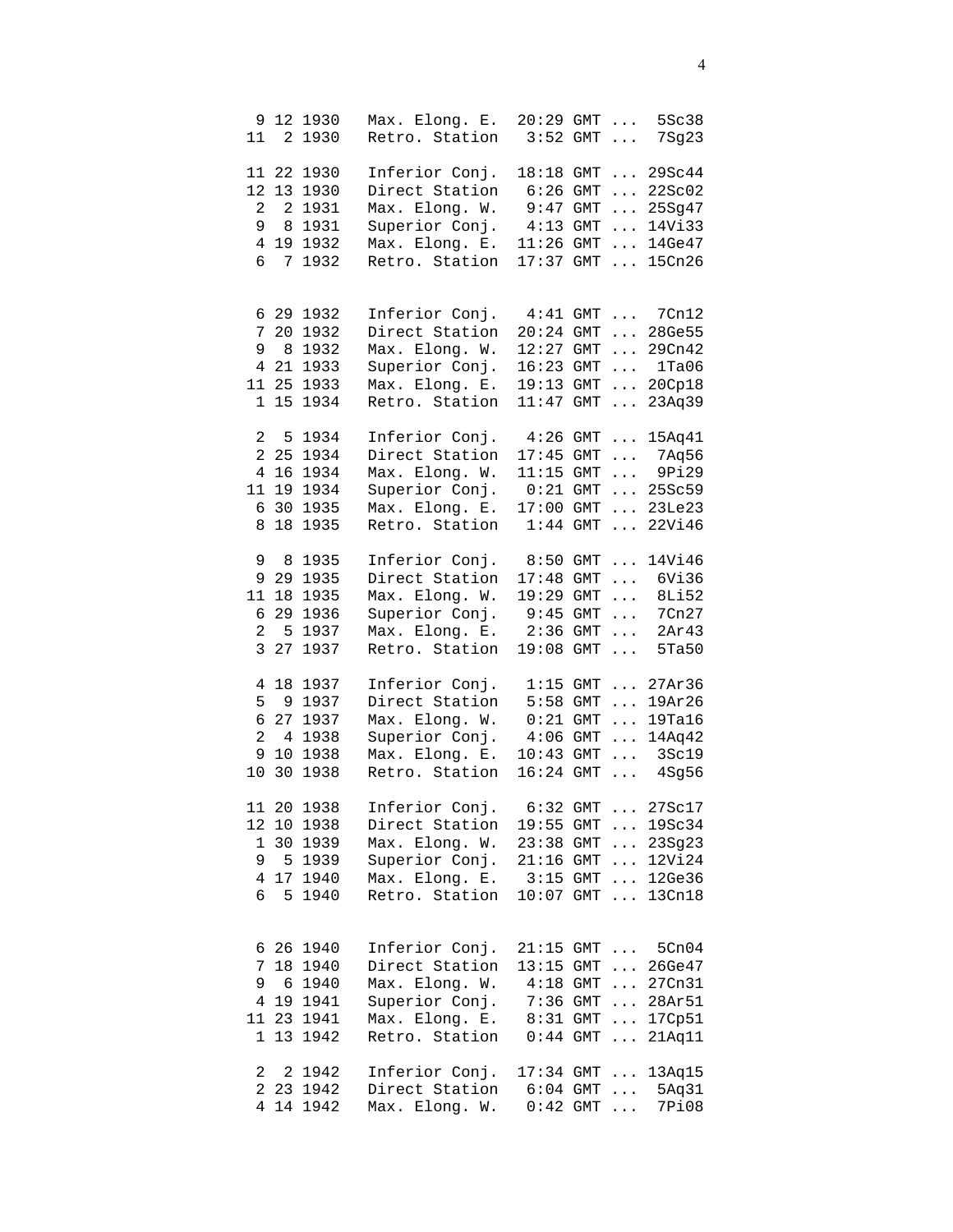| 11<br>8                                             |                                    | 16 1942<br>6 28 1943<br>15 1943                                          | Superior Conj.<br>Max. Elong. E.<br>Retro. Station                                                       | 12:11 GMT<br>7:21<br>16:39                                                 | <b>GMT</b><br><b>GMT</b>                      | $\cdots$<br>$\cdots$                                                              | $\ldots$ 23Sc31<br>21Le08<br>20Vi33                                                                                           |
|-----------------------------------------------------|------------------------------------|--------------------------------------------------------------------------|----------------------------------------------------------------------------------------------------------|----------------------------------------------------------------------------|-----------------------------------------------|-----------------------------------------------------------------------------------|-------------------------------------------------------------------------------------------------------------------------------|
| 9<br>9<br>11<br>6<br>2<br>3                         | 6<br>27<br>16<br>27<br>2<br>25     | 1943<br>1943<br>1943<br>1944<br>1945<br>1945                             | Inferior Conj.<br>Direct Station<br>Max. Elong. W.<br>Superior Conj.<br>Max. Elong. E.<br>Retro. Station | 0:07<br>9:17<br>10:43<br>3:59<br>18:22<br>11:26                            | GMT<br>GMT<br>GMT<br>GMT<br>GMT<br><b>GMT</b> | $\dddot{\phantom{0}}$<br>$\cdots$<br>$\cdots$<br>$\cdots$<br>$\cdots$<br>$\cdots$ | 12Vi32<br>4Vi21<br>6Li33<br>5Cn22<br>0Ar26<br>3Ta35                                                                           |
| 4<br>5<br>б<br>2<br>9                               | 15 <sub>1</sub><br>6<br>8<br>10 28 | 1945<br>1945<br>24 1945<br>1 1946<br>1946<br>1946                        | Inferior Conj.<br>Direct Station<br>Max. Elong. W.<br>Superior Conj.<br>Max. Elong. E.<br>Retro. Station | $16:46$ GMT<br>21:05<br>16:00<br>14:22<br>1:38<br>4:54                     | GMT<br>GMT<br>GMT<br>GMT<br>GMT               | $\cdots$<br>$\cdots$<br>$\cdots$<br>$\cdots$                                      | $\ldots$ 25Ar21<br>17Ar12<br>17Ta04<br>12Aq08<br>1Sc02<br>$\ldots$ 2Sg30                                                      |
| 11<br>12<br>$\mathbf 1$<br>9<br>$\overline{4}$<br>6 | 8<br>28<br>$\mathbf{3}$<br>3       | 17 1946<br>1946<br>1947<br>1947<br>14 1948<br>1948                       | Inferior Conj.<br>Direct Station<br>Max. Elong. W.<br>Superior Conj.<br>Max. Elong. E.<br>Retro. Station | $19:04$ GMT<br>$9:35$ GMT<br>$12:44$ GMT<br>14:26 GMT<br>18:14 GMT<br>2:03 | <b>GMT</b>                                    | $\cdots$<br>$\cdots$<br>$\cdots$<br>$\cdots$                                      | $\ldots$ 24Sc50<br>17Sc07<br>20Sg56<br>10Vi14<br>10 Ge22<br>11Cn09                                                            |
| 6<br>7<br>9<br>4<br>11<br>$\mathbf 1$               | 3<br>16<br>20<br>10                | 24 1948<br>16 1948<br>1948<br>1949<br>1949<br>1950                       | Inferior Conj.<br>Direct Station<br>Max. Elong. W.<br>Superior Conj.<br>Max. Elong. E.<br>Retro. Station | 13:39<br>5:28<br>$18:54$ GMT<br>22:51<br>20:39<br>13:38                    | GMT<br>GMT<br>GMT<br>GMT<br>GMT               | $\cdots$<br>$\cdots$<br>$\cdots$<br>$\cdots$<br>$\cdots$                          | 2Cn55<br>$\ldots$ 24Ge38<br>25Cn17<br>26Ar36<br>15Cp22<br>18Aq45                                                              |
| $\overline{a}$<br>4<br>6<br>8                       | 1 31<br>20<br>25<br>13             | 1950<br>1950<br>11 1950<br>11 14 1950<br>1951<br>1951                    | Inferior Conj.<br>Direct Station<br>Max. Elong. W.<br>Superior Conj.<br>Max. Elong. E.<br>Retro. Station | $6:43$ GMT<br>18:06<br>14:06<br>$0:01$ GMT<br>22:12 GMT<br>$7:53$ GMT      | GMT<br>GMT                                    | $\cdots$<br>$\cdots$<br>$\cdots$<br>$\cdots$                                      | 10Aq50<br>$\ldots$ 3Aq06<br>4Pi46<br>$\ldots$ 21Sc03<br>18Le55<br>18Vi20                                                      |
| 3                                                   |                                    | 9 3 1951<br>9 25 1951<br>11 14 1951<br>6 24 1952<br>1 31 1953<br>23 1953 | Inferior Conj.<br>Direct Station<br>Max. Elong. W.<br>Superior Conj.<br>Max. Elong. E.<br>Retro. Station | $10:59$ GMT<br>$3:54$ GMT                                                  |                                               |                                                                                   | 15:10 GMT  10Vi18<br>$1:01$ GMT $\ldots$ 2Vi06<br>$2:44$ GMT $4Li17$<br>22:19 GMT  3Cn18<br>$\ldots$ 28Pi12<br>$\ldots$ 1Ta21 |
| 5<br>6<br>$\mathbf 1$<br>9<br>10                    | 5<br>25                            | 4 13 1953<br>4 1953<br>22 1953<br>30 1954<br>1954<br>1954                | Inferior Conj.<br>Direct Station<br>Max. Elong. W.<br>Superior Conj.<br>Max. Elong. E.<br>Retro. Station |                                                                            |                                               |                                                                                   | 8:17 GMT  23Ar06<br>12:35 GMT  14Ar58<br>7:48 GMT  14Ta54<br>$0:19$ GMT $9$ Aq35<br>15:43 GMT  28Li43<br>16:38 GMT  0Sg04     |
| 12 <sup>°</sup><br>$\mathbf{1}$                     |                                    | 11 15 1954<br>5 1954<br>26 1955                                          | Inferior Conj.<br>Direct Station<br>Max. Elong. W.                                                       |                                                                            |                                               |                                                                                   | 7:28 GMT  22Sc24<br>22:40 GMT  14Sc40<br>0:36 GMT  18Sg27                                                                     |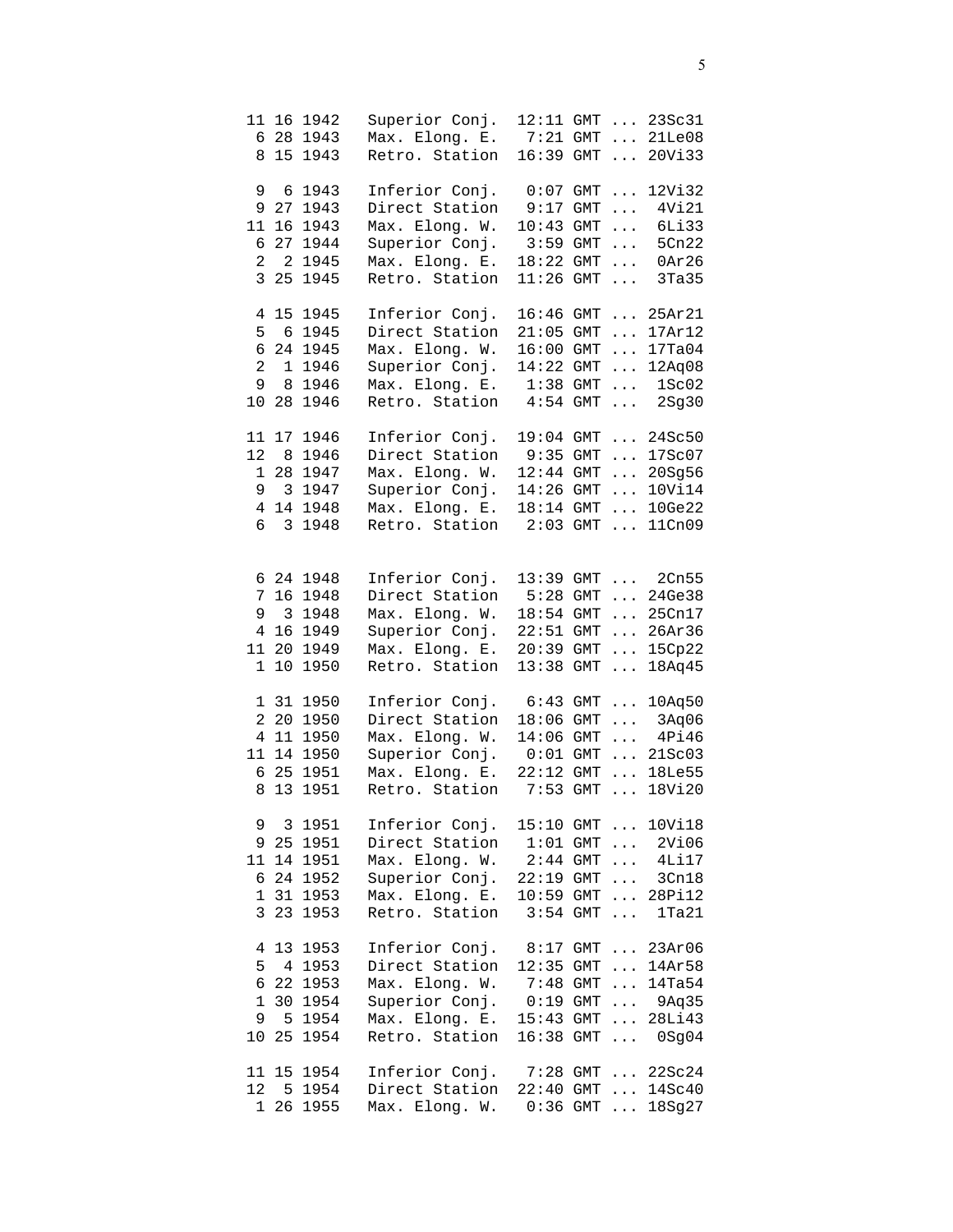|                |              | 9 1 1 9 5 5<br>4 12 1956 | Superior Conj.<br>Max. Elong. E. | 7:59 GMT<br>$8:05$ GMT |     | $\cdots$<br>$\cdots$ | 8Vi07<br>8Ge05  |
|----------------|--------------|--------------------------|----------------------------------|------------------------|-----|----------------------|-----------------|
| 5              |              | 31 1956                  | Retro. Station                   | 18:05 GMT              |     | $\cdots$             | 9Cn01           |
|                |              |                          |                                  |                        |     |                      |                 |
|                |              |                          |                                  |                        |     |                      |                 |
|                |              | 6 22 1956                | Inferior Conj.                   | 6:10                   | GMT | $\cdots$             | $0$ Cn $47$     |
| 7              |              | 13 1956                  | Direct Station                   | 21:22                  | GMT | $\cdots$             | 22Ge30          |
| 9              |              | 1 1956                   | Max. Elong. W.                   | 9:22                   | GMT | $\cdots$             | 23Cn03          |
|                |              | 4 14 1957                | Superior Conj.                   | 13:41                  | GMT | $\cdots$             | 24Ar20          |
| 11             |              | 18 1957                  | Max. Elong. E.                   | 8:25                   | GMT | .                    | 12Cp53          |
| $\mathbf 1$    | 8            | 1958                     | Retro. Station                   | 2:49                   | GMT | $\cdots$             | 16Aq18          |
|                |              |                          |                                  |                        |     |                      |                 |
|                |              | 1 28 1958                | Inferior Conj.                   | 19:49 GMT              |     | $\cdots$             | 8Aq24           |
| $\overline{a}$ |              | 18 1958                  | Direct Station                   | 6:19                   | GMT | $\cdots$             | 0Aq41           |
| $\overline{4}$ |              | 9 1958                   | Max. Elong. W.                   | $4:30$ GMT             |     | $\cdots$             | 2Pi27           |
| 11             | 11           | 1958                     | Superior Conj.                   | 12:22 GMT              |     | $\ddots$             | 18Sc37          |
| б.             |              | 23 1959                  | Max. Elong. E.                   | 14:06                  | GMT | $\ddots$             | <b>16Le45</b>   |
| 8              |              | 10 1959                  | Retro. Station                   | 23:17                  | GMT | $\cdots$             | 16Vi07          |
|                |              |                          |                                  |                        |     |                      |                 |
| 9              | $\mathbf{1}$ | 1959                     | Inferior Conj.                   | $6:24$ GMT             |     |                      | $\ldots$ 8Vi05  |
|                |              | 9 22 1959                | Direct Station                   | $17:17$ GMT            |     | $\cdots$             | 29Le52          |
|                | 11 11        | 1959                     | Max. Elong. W.                   | 19:15 GMT              |     | $\cdots$             | 2Li02           |
| 6              |              | 22 1960                  | Superior Conj.                   | 16:27                  | GMT | $\cdots$             | 1Cn13           |
| $\mathbf{1}$   | 29           | 1961                     | Max. Elong. E.                   | 3:54                   | GMT | $\ldots$             | 25Pi58          |
| 3              | 20           | 1961                     | Retro. Station                   | 20:14                  | GMT | $\cdots$             | 29Ar06          |
|                |              |                          |                                  |                        |     |                      |                 |
| 4              | 10           | 1961                     | Inferior Conj.                   | 23:52                  | GMT | $\cdots$             | 20Ar52          |
| 5              | $\sqrt{2}$   | 1961                     | Direct Station                   | 4:17                   | GMT | $\cdots$             | 12Ar44          |
| 6              |              | 19 1961                  | Max. Elong. W.                   | 23:01 GMT              |     | $\cdots$             | 12Ta41          |
| $\mathbf 1$    |              | 27 1962                  | Superior Conj.                   | $10:21$ GMT            |     | $\cdots$             | 7Aq00           |
| 9              | 3            | 1962                     | Max. Elong. E.                   | 4:57                   | GMT | $\cdots$             | 26Li22          |
| 10             | 23           | 1962                     | Retro. Station                   | 4:16                   | GMT | $\cdots$             | 27Sc38          |
|                |              |                          |                                  |                        |     |                      |                 |
|                | 11 12        | 1962                     | Inferior Conj.                   | $20:08$ GMT            |     | $\cdots$             | 19Sc58          |
| 12             |              | 3 1962                   | Direct Station                   | $11:28$ GMT            |     | $\ddots$             | 12Sc13          |
|                |              | 1 23 1963                | Max. Elong. W.                   | $11:56$ GMT            |     | $\cdots$             | 15Sg55          |
| 8              |              | 30 1963                  | Superior Conj.                   | $1:32$ GMT             |     | $\cdots$             | 5Vi59           |
| $\overline{4}$ | 9            | 1964                     | Max. Elong. E.                   | $21:44$ GMT            |     | $\cdots$             | 5Ge47           |
| 5              |              | 29 1964                  | Retro. Station                   | $10:31$ GMT            |     | $\ddots$             | 6Cn52           |
|                |              |                          |                                  |                        |     |                      |                 |
|                |              |                          |                                  |                        |     |                      |                 |
|                |              | 6 19 1964                | Inferior Conj.                   | 22:42 GMT              |     |                      | $\ldots$ 28Ge38 |
|                |              | 7 11 1964                | Direct Station                   | $13:02$ GMT            |     |                      | $\ldots$ 20Ge21 |
|                |              | 8 30 1964                | Max. Elong. W.                   | $0:35$ GMT             |     |                      | $\ldots 20Cn50$ |
|                |              | 4 12 1965                | Superior Conj.                   | $4:23$ GMT             |     |                      | $\ldots$ 22Ar03 |
|                |              | 11 15 1965               | Max. Elong. E.                   | $21:13$ GMT            |     |                      | $\ldots$ 10Cp26 |
| $\mathbf{1}$   |              | 5 1966                   | Retro. Station                   | $16:22$ GMT            |     |                      | 13Aq50          |
|                |              |                          |                                  |                        |     |                      |                 |
|                |              | 1 26 1966                | Inferior Conj.                   | 8:39 GMT               |     |                      | $\ldots$ 5Aq57  |
| $\overline{a}$ |              | 15 1966                  | Direct Station                   | $18:43$ GMT            |     | $\cdots$             | 28Cp14          |
| 4              |              | 6 1966                   | Max. Elong. W.                   | 19:43 GMT              |     |                      | $\ldots$ 0Pi09  |
| 11             |              | 9 1966                   | Superior Conj.                   | $0:41$ GMT             |     | $\cdots$             | 16Sc10          |
|                |              | 6 21 1967                | Max. Elong. E. 6:32 GMT          |                        |     |                      | $\ldots$ 14Le35 |
| 8              |              | 8 1967                   | Retro. Station                   | 14:31 GMT              |     |                      | $\ldots$ 13Vi54 |
|                |              |                          |                                  |                        |     |                      |                 |
|                |              | 8 29 1967                | Inferior Conj.                   | $21:42$ GMT            |     | $\cdots$             | 5Vi51           |
| 9              |              | 20 1967                  | Direct Station                   | 9:35                   | GMT | $\mathbf{1}$         | 27Le38          |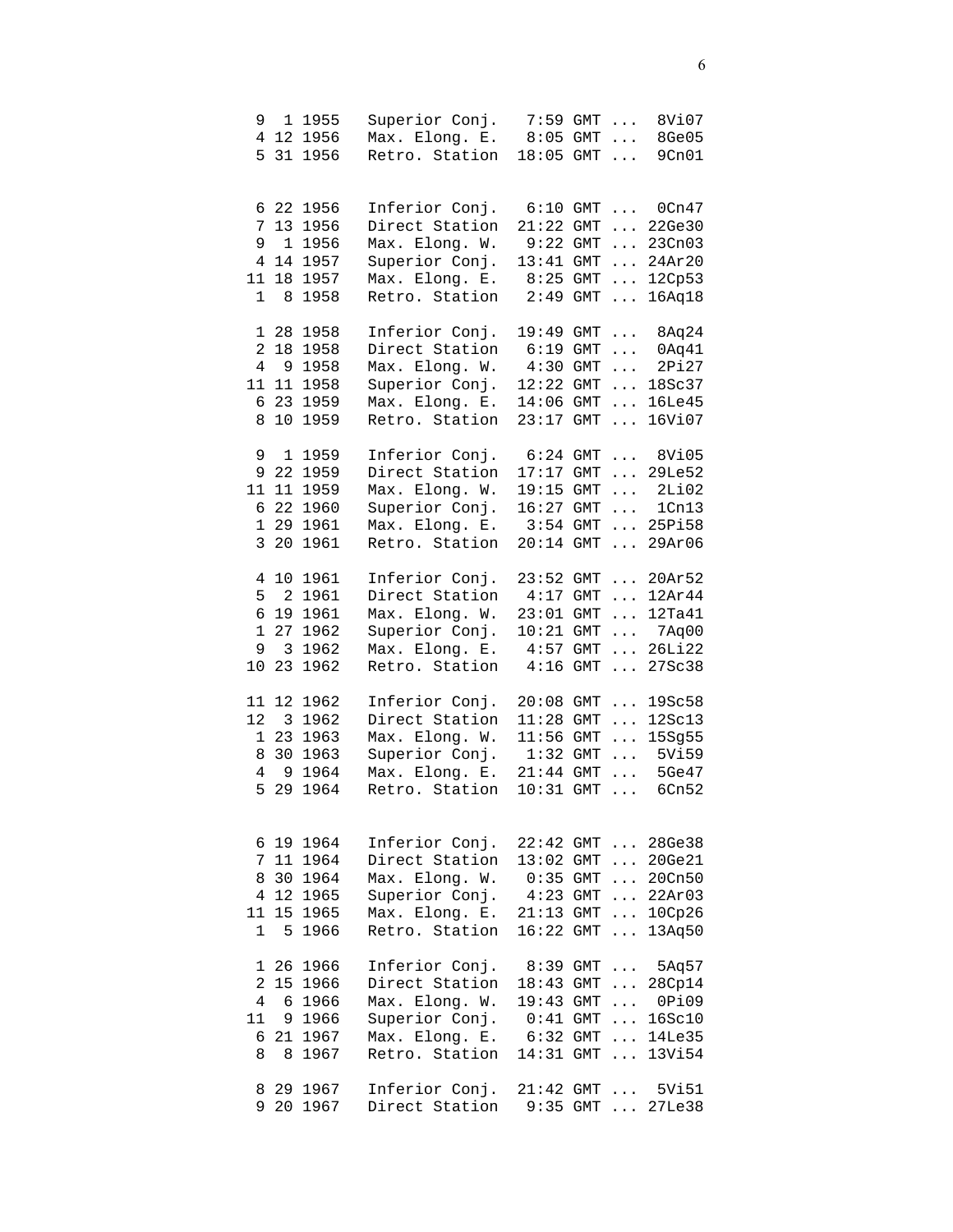| $\overline{3}$                                   |                                 | 11 9 1967<br>6 20 1968<br>1 26 1969<br>18 1969                           | Max. Elong. W.<br>Superior Conj.<br>Max. Elong. E.<br>Retro. Station                                                     | $10:24$ GMT<br>$20:08$ GMT<br>$11:51$ GMT                                   |                                        |                                                                                                        | 10:55 GMT  29Vi46<br>$ 29$ Ge08<br>$\ldots$ 23Pi41<br>$\ldots 26Ar50$                                    |
|--------------------------------------------------|---------------------------------|--------------------------------------------------------------------------|--------------------------------------------------------------------------------------------------------------------------|-----------------------------------------------------------------------------|----------------------------------------|--------------------------------------------------------------------------------------------------------|----------------------------------------------------------------------------------------------------------|
| 4<br>6<br>1<br>8<br>10                           | 17<br>20 <sub>o</sub>           | 8 1969<br>4 29 1969<br>1969<br>24 1970<br>31 1970<br>1970                | Inferior Conj.<br>Direct Station<br>Max. Elong. W.<br>Superior Conj.<br>Max. Elong. E.<br>Retro. Station                 | 15:12<br>19:21<br>12:55<br>20:28<br>17:50<br>15:58                          | GMT<br>GMT<br>GMT<br>GMT<br>GMT<br>GMT | $\cdots$<br>$\ldots$<br>$\cdots$<br>$\cdots$                                                           | 18Ar36<br>10Ar30<br>10Ta26<br>$\ldots$ 4Aq27<br>$\ldots$ 24Li01<br>25Sc13                                |
| 12<br>8<br>$\overline{4}$<br>5                   | 1 20<br>27<br>$7^{\circ}$<br>27 | 11 10 1970<br>1 1970<br>1971<br>1971<br>1972<br>1972                     | Inferior Conj.<br>Direct Station<br>Max. Elong. W.<br>Superior Conj.<br>Max. Elong. E.<br>Retro. Station                 | $8:50$ GMT $\ldots$<br>0:05<br>23:44 GMT<br>$18:55$ GMT<br>12:17<br>3:16    | GMT<br>GMT<br>GMT                      | $\cdots$<br>$\mathbf{1}$ . The set of $\mathbf{1}$<br>$\mathbb{Z}^2$ , $\mathbb{Z}^2$ , $\mathbb{Z}^2$ | 17Sc33<br>9Sc47<br>13Sg26<br>3Vi51<br>$\ldots$ 3Ge33<br>$\ldots$ 4Cn45                                   |
| 6<br>$7\overline{ }$<br>8<br>$\overline{4}$<br>1 | 9<br>9<br>11 13<br>$\mathbf{3}$ | 17 1972<br>1972<br>27 1972<br>1973<br>1973<br>1974                       | Inferior Conj.<br>Direct Station<br>Max. Elong. W.<br>Superior Conj.<br>Max. Elong. E.<br>Retro. Station                 | 4:57<br>16:43<br>19:15<br>10:54<br>6:08                                     | GMT<br>GMT<br>GMT<br>GMT<br>GMT        | $\mathbf{1}$ . The set of $\mathbf{1}$<br>$\cdots$                                                     | 15:10 GMT  26Ge30<br>$\ldots$ 18Ge13<br>$\ldots$ 18Cn41<br>19Ar48<br>$\ldots$ 8Cp02<br>11Aq22            |
| $\overline{a}$<br>$\overline{4}$<br>11<br>6<br>8 | 6                               | 1 23 1974<br>13 1974<br>4 1974<br>6 1974<br>18 1975<br>1975              | Inferior Conj.<br>Direct Station<br>Max. Elong. W.<br>Superior Conj.<br>Max. Elong. E.<br>Retro. Station                 | $21:21$ GMT<br>$7:30$ GMT<br>$11:09$ GMT<br>13:10<br>22:29<br>5:22          | GMT<br>GMT<br>GMT                      | $\ldots$                                                                                               | $\ldots$ 3Aq30<br>25Cp48<br>$\ldots$ 27Aq53<br>$\ldots 13Sc44$<br>$\ldots$ 12Le26<br>$\ldots$ 11Vi43     |
| 9<br>6                                           |                                 | 8 27 1975<br>18 1975<br>11 7 1975<br>18 1976<br>1 24 1977<br>3 16 1977   | Inferior Conj.<br>Direct Station<br>Max. Elong. W.<br>Superior Conj.<br>Max. Elong. E.<br>Retro. Station                 | 13:12 GMT<br>$1:47$ GMT<br>$1:57$ GMT<br>$4:38$ GMT<br>$11:20$ GMT $\ldots$ |                                        |                                                                                                        | $\ldots$ 3Vi39<br>$\ldots$ 25Le26<br>$\ldots$ 27Vi28<br>$\ldots$ 27Ge04<br>21Pi23<br>$3:02$ GMT $24Ar33$ |
| 4                                                |                                 | 6 1977<br>4 27 1977<br>6 15 1977<br>1 22 1978<br>8 29 1978<br>10 18 1978 | Inferior Conj.<br>Direct Station 9:50 GMT  8Ar15<br>Max. Elong. W.<br>Superior Conj.<br>Max. Elong. E.<br>Retro. Station | $6:17$ GMT                                                                  |                                        |                                                                                                        | $6:31$ GMT $16Ar21$<br>2:41 GMT  8Ta09<br>$\ldots$ 1Aq52<br>6:53 GMT  21Li40<br>3:59 GMT  22Sc48         |
| 8<br>$4\overline{ }$                             |                                 | 11 7 1978<br>11 28 1978<br>1 18 1979<br>25 1979<br>5 1980<br>5 24 1980   | Inferior Conj.<br>Direct Station<br>Max. Elong. W.<br>Superior Conj.<br>Max. Elong. E. 3:29 GMT  1Ge18<br>Retro. Station | $21:35$ GMT $\ldots$<br>13:11 GMT<br>$20:12$ GMT                            |                                        |                                                                                                        | 15Sc08<br>$\ldots$ 7Sc20<br>12:44 GMT  10Sg58<br>12:40 GMT  1Vi43<br>$\ldots$ 2Cn35                      |
|                                                  |                                 | 6 15 1980                                                                | Inferior Conj.                                                                                                           |                                                                             |                                        |                                                                                                        | 7:28 GMT  24Ge20                                                                                         |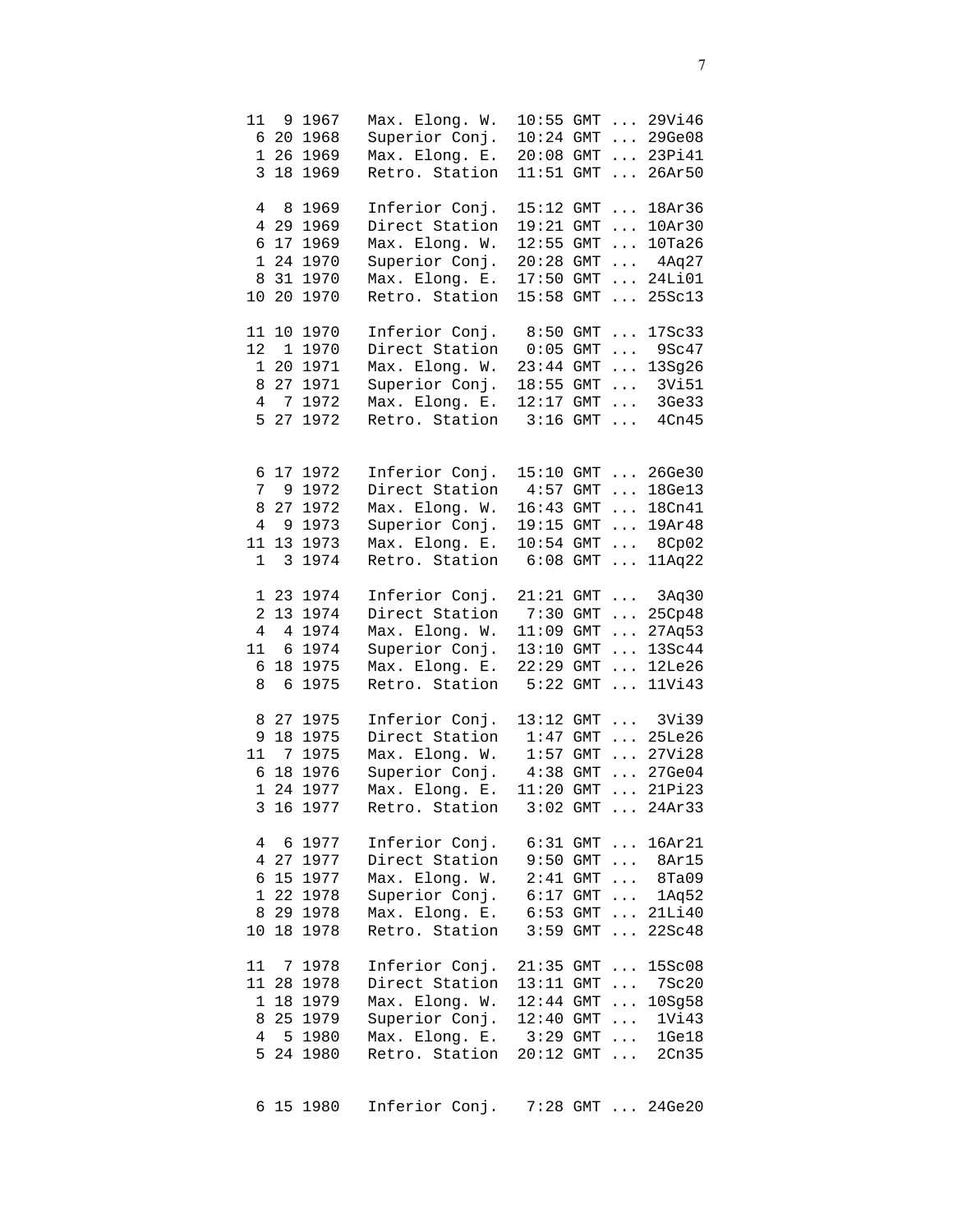| 8                                   |              | 7 6 1980<br>25 1980<br>4 7 1981<br>11 11 1981<br>12 31 1981                | Direct Station<br>Max. Elong. W.<br>Superior Conj.<br>Max. Elong. E.<br>Retro. Station                                                                                                          | $21:17$ GMT $\ldots$<br>$9:22$ GMT<br>$9:24$ GMT<br>19:47 GMT      |                                 |                                              | 16Ge03<br>$\ldots 16Cn32$<br>17Ar28<br>1:02 GMT  5Cp38<br>9:47 GMT  8Aq54                                                 |
|-------------------------------------|--------------|----------------------------------------------------------------------------|-------------------------------------------------------------------------------------------------------------------------------------------------------------------------------------------------|--------------------------------------------------------------------|---------------------------------|----------------------------------------------|---------------------------------------------------------------------------------------------------------------------------|
| $\overline{a}$<br>4<br>11<br>6<br>8 | $\mathbf{3}$ | 1 21 1982<br>10 1982<br>2 1982<br>4 1982<br>16 1983<br>1983                | Inferior Conj.<br>Direct Station<br>Max. Elong. W.<br>Superior Conj.<br>Max. Elong. E.<br>Retro. Station                                                                                        | 10:08<br>20:39<br>1:58<br>2:03<br>13:40<br>19:45                   | GMT<br>GMT<br>GMT<br>GMT<br>GMT | $\cdots$<br>$\ldots$<br>$\cdots$<br>$\ddots$ | $GMT$ $1Aq03$<br>23Cp22<br>25Aq34<br>11Sc19<br>$\ldots$ 10Le12<br>9Vi30                                                   |
| 11<br>$\mathbf{1}$                  |              | 8 25 1983<br>9 15 1983<br>4 1983<br>6 15 1984<br>22 1985<br>3 13 1985      | Inferior Conj.<br>Direct Station<br>Max. Elong. W.<br>Superior Conj.<br>Max. Elong. E.<br>Retro. Station                                                                                        | 2:10<br>18:18                                                      | GMT<br>GMT                      |                                              | 4:36 GMT  1Vi25<br>17:24 GMT  23Le12<br>16:22 GMT  25Vi08<br>22:34 GMT  24Ge58<br>$\ldots$ 19Pi02<br>$\ldots$ 22Ar18      |
| 6<br>$\mathbf 1$<br>8<br>10         | 19<br>15     | 4 3 1 9 8 5<br>4 25 1985<br>12 1985<br>1986<br>26 1986<br>1986             | Inferior Conj.<br>Direct Station<br>Max. Elong. W.<br>Superior Conj.<br>Max. Elong. E.<br>Retro. Station                                                                                        | 16:55 GMT<br>20:37                                                 |                                 |                                              | 22:01 GMT  14Ar05<br>$0:10$ GMT $\ldots$ 6Ar00<br>$\ldots$ 5Ta54<br>16:06 GMT  29Cp18<br>GMT  19Li21<br>16:34 GMT  20Sc24 |
| 11<br>8<br>$4\degree$<br>5          |              | 5 1986<br>11 26 1986<br>1 16 1987<br>23 1987<br>2 1988<br>22 1988          | Inferior Conj.<br>Direct Station<br>Max. Elong. W.<br>Superior Conj.<br>Max. Elong. E.<br>Retro. Station                                                                                        | 10:18<br>$2:48$ GMT<br>$2:15$ GMT<br>$19:29$ GMT $\ldots$<br>13:27 | GMT<br>GMT                      | $\cdots$                                     | 12Sc42<br>$\ldots$ 4Sc54<br>$\ldots$ 8Sg33<br>6:26 GMT  29Le37<br>29Ta07<br>$\ldots$ 0Cn27                                |
| 7<br>8<br>$\overline{4}$            |              | 6 13 1988<br>4 1988<br>23 1988<br>4 1989<br>11 8 1989<br>12 29 1989        | Inferior Conj.<br>Direct Station<br>Max. Elong. W.<br>Superior Conj.<br>Max. Elong. E. 14:56 GMT  3Cp14<br>Retro. Station 8:51 GMT  6Aq25                                                       | 14:10 GMT<br>$1:50$ GMT<br>$23:31$ GMT                             |                                 |                                              | $0:01$ GMT $22$ Ge12<br>$\ldots$ 13Ge56<br>$\ldots$ 14Cn24<br>15Ar10                                                      |
| 8                                   |              | 1 18 1990<br>2 8 1990<br>3 30 1990<br>11 1 1990<br>6 14 1991<br>1 1991     | Inferior Conj. 22:43 GMT  28Cp35<br>Direct Station 9:18 GMT  20Cp55<br>Max. Elong. W. 15:49 GMT  23Aq13<br>Superior Conj. 15:16 GMT  8Sc56<br>Max. Elong. E. 4:21 GMT  7Le59<br>Retro. Station  |                                                                    |                                 |                                              | 10:36 GMT  7Vi19                                                                                                          |
|                                     |              | 8 22 1991<br>9 13 1991<br>11 2 1991<br>6 13 1992<br>1 19 1993<br>3 11 1993 | Inferior Conj. 20:21 GMT  29Le15<br>Direct Station 8:57 GMT  21Le00<br>Max. Elong. W. 6:54 GMT  22Vi50<br>Superior Conj.<br>Max. Elong. E. 16:42 GMT  16Pi42<br>Retro. Station 9:29 GMT  20Ar01 |                                                                    |                                 |                                              | 16:32 GMT  22Ge54                                                                                                         |
| $4\overline{ }$                     |              | 1 1993                                                                     | Inferior Conj. 13:12 GMT  11Ar49                                                                                                                                                                |                                                                    |                                 |                                              |                                                                                                                           |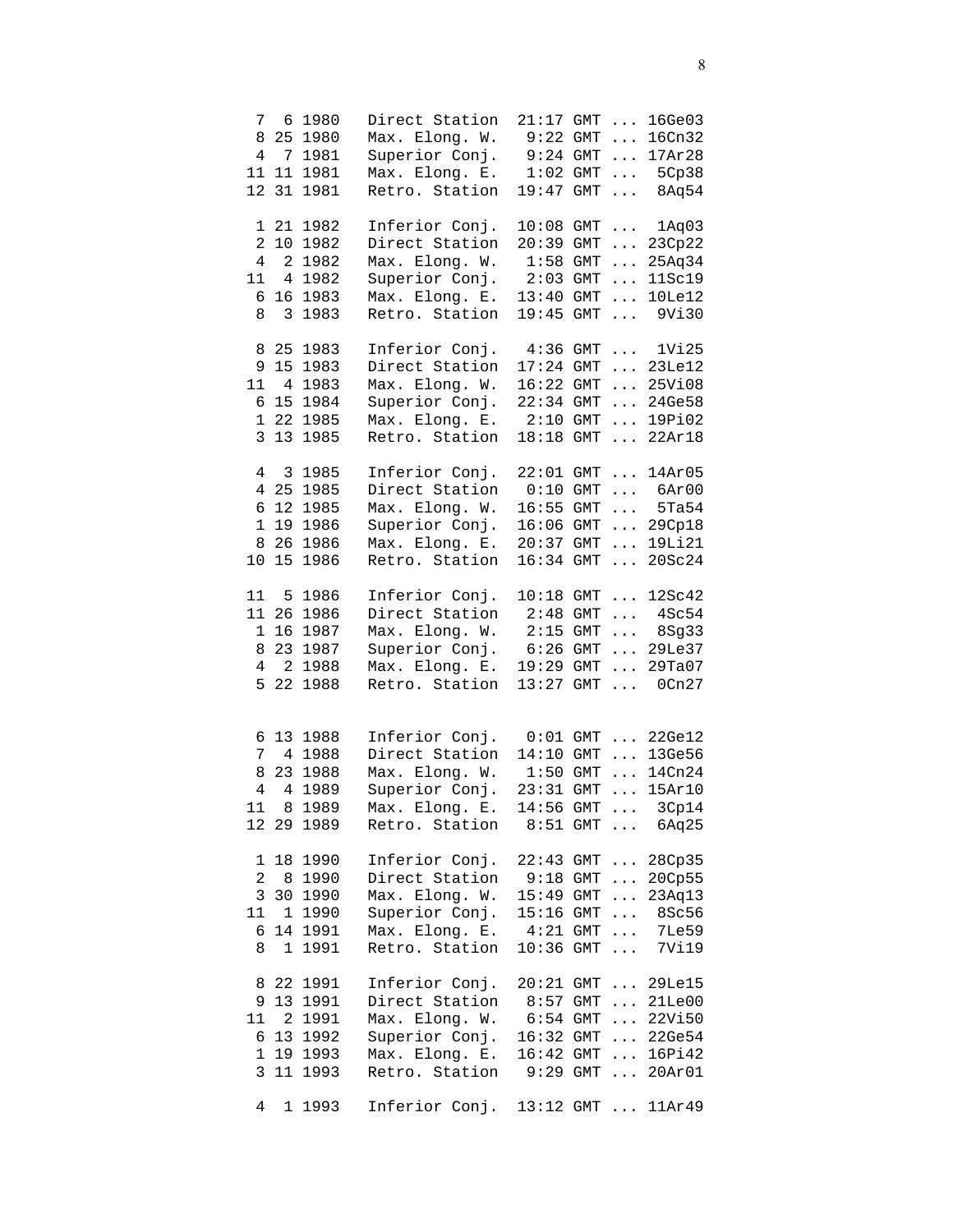| 10                                   |    | 4 22 1993<br>6 10 1993<br>1 17 1994<br>8 24 1994<br>13 1994                  | Direct Station<br>Max. Elong. W.<br>Superior Conj.<br>Max. Elong. E.<br>Retro. Station                                    | $14:14$ GMT<br>$7:28$ GMT<br>$2:04$ GMT<br>$11:16$ GMT<br>$5:42$ GMT |                                 | $\ldots$<br>$\cdots$<br>$\cdots$<br>$\cdots$<br>$\mathbf{1}$ $\mathbf{1}$ | 3Ar44<br>3Ta40<br>26Cp44<br>17Li05<br>18Sc01                                                      |
|--------------------------------------|----|------------------------------------------------------------------------------|---------------------------------------------------------------------------------------------------------------------------|----------------------------------------------------------------------|---------------------------------|---------------------------------------------------------------------------|---------------------------------------------------------------------------------------------------|
| 11<br>5                              |    | 2 1994<br>11 23 1994<br>1 13 1995<br>8 21 1995<br>3 31 1996<br>20 1996       | Inferior Conj.<br>Direct Station<br>Max. Elong. W.<br>Superior Conj.<br>Max. Elong. E.<br>Retro. Station                  | 23:12<br>16:58<br>16:12<br>0:05<br>$11:28$ GMT<br>6:09               | GMT<br>GMT<br>GMT<br>GMT<br>GMT | $\cdots$<br>$\cdots$                                                      | <b>10Sc18</b><br>$\ldots$ 2Sc29<br>$\ldots$ 6Sg09<br>$\ldots$ 27Le29<br>$\ldots$ 26Ta55<br>28Ge18 |
| 7<br>8<br>$\overline{4}$<br>11<br>12 |    | 6 10 1996<br>2 1996<br>20 1996<br>2 1997<br>6 1997<br>26 1997                | Inferior Conj.<br>Direct Station<br>Max. Elong. W.<br>Superior Conj.<br>Max. Elong. E.<br>Retro. Station                  | $6:52$ GMT<br>$17:35$ GMT<br>13:46 GMT<br>$3:49$ GMT<br>$21:21$ GMT  |                                 | $\cdots$<br>$\ldots$<br>$\cdots$                                          | 16:19 GMT  20Ge03<br>11Ge47<br>12Cn13<br>12Ar51<br>$\ldots$ 0Cp48<br>$\ldots$ 3Aq56               |
| 10<br>7                              | 30 | 1 16 1998<br>2 5 1998<br>3 28 1998<br>30 1998<br>6 11 1999<br>1999           | Inferior Conj.<br>Direct Station<br>Max. Elong. W.<br>Superior Conj.<br>Max. Elong. E.<br>Retro. Station                  | 11:19<br>21:27<br>4:55<br>$4:23$ GMT<br>18:10<br>1:42                | GMT<br>GMT<br>GMT<br>GMT        | $\cdots$<br>$\cdots$<br>$\cdots$                                          | GMT  26Cp07<br>18Cp28<br>20Aq50<br>$\ldots$ 6Sc32<br>$\ldots$ 5Le44<br>5Vi08                      |
| 6<br>$\mathbf{1}$<br>3               | 9  | 8 20 1999<br>9 11 1999<br>10 30 1999<br>11 2000<br>17 2001<br>2001           | Inferior Conj.<br>Direct Station<br>Max. Elong. W.<br>Superior Conj.<br>Max. Elong. E.<br>Retro. Station                  | $0:24$ GMT<br>22:00 GMT<br>$10:32$ GMT<br>$7:27$ GMT                 |                                 | $\cdots$                                                                  | 11:58 GMT  27Le02<br>18Le47<br>$\ldots 20V132$<br>20 Ge48<br>$\ldots$ 14Pi21<br>1:07 GMT  17Ar44  |
| 4                                    |    | 3 30 2001<br>20 2001<br>6 7 2001<br>1 14 2002<br>8 22 2002<br>10 10 2002     | Inferior Conj.<br>Direct Station<br>Max. Elong. W.<br>Superior Conj.<br>Max. Elong. E.<br>Retro. Station                  | $4:17$ GMT<br>$4:35$ GMT<br>22:50 GMT<br>$11:32$ GMT                 |                                 | $\ldots$<br>$\cdots$                                                      | $\ldots$ 9Ar32<br>1Ar27<br>1Ta27<br>24Cp07<br>2:34 GMT  14Li49<br>18:35 GMT  15Sc37               |
|                                      |    | 10 31 2002<br>11 21 2002<br>1 11 2003<br>8 18 2003<br>3 29 2004<br>5 17 2004 | Inferior Conj.<br>Direct Station 7:13 GMT  0Sc03<br>Max. Elong. W.<br>Superior Conj.<br>Max. Elong. E.<br>Retro. Station  | $5:51$ GMT<br>$18:06$ GMT<br>$3:01$ GMT<br>$22:29$ GMT               |                                 |                                                                           | 12:06 GMT  7Sc53<br>$\ldots$ 3Sg43<br>$\ldots$ 25Le23<br>$\ldots$ 24Ta41<br>26 Ge08               |
| 8<br>$\mathbf{3}$<br>11              |    | 6 8 2004<br>6 29 2004<br>18 2004<br>31 2005<br>3 2005<br>12 24 2005          | Inferior Conj. 8:44 GMT  17Ge53<br>Direct Station<br>Max. Elong. W.<br>Superior Conj.<br>Max. Elong. E.<br>Retro. Station | $23:16$ GMT $\ldots$<br>$3:31$ GMT<br>$15:46$ GMT                    |                                 |                                                                           | 9Ge38<br>8:33 GMT  10Cn00<br>$\ldots$ 10Ar31<br>$\ldots$ 28Sg19<br>9:37 GMT  1Aq28                |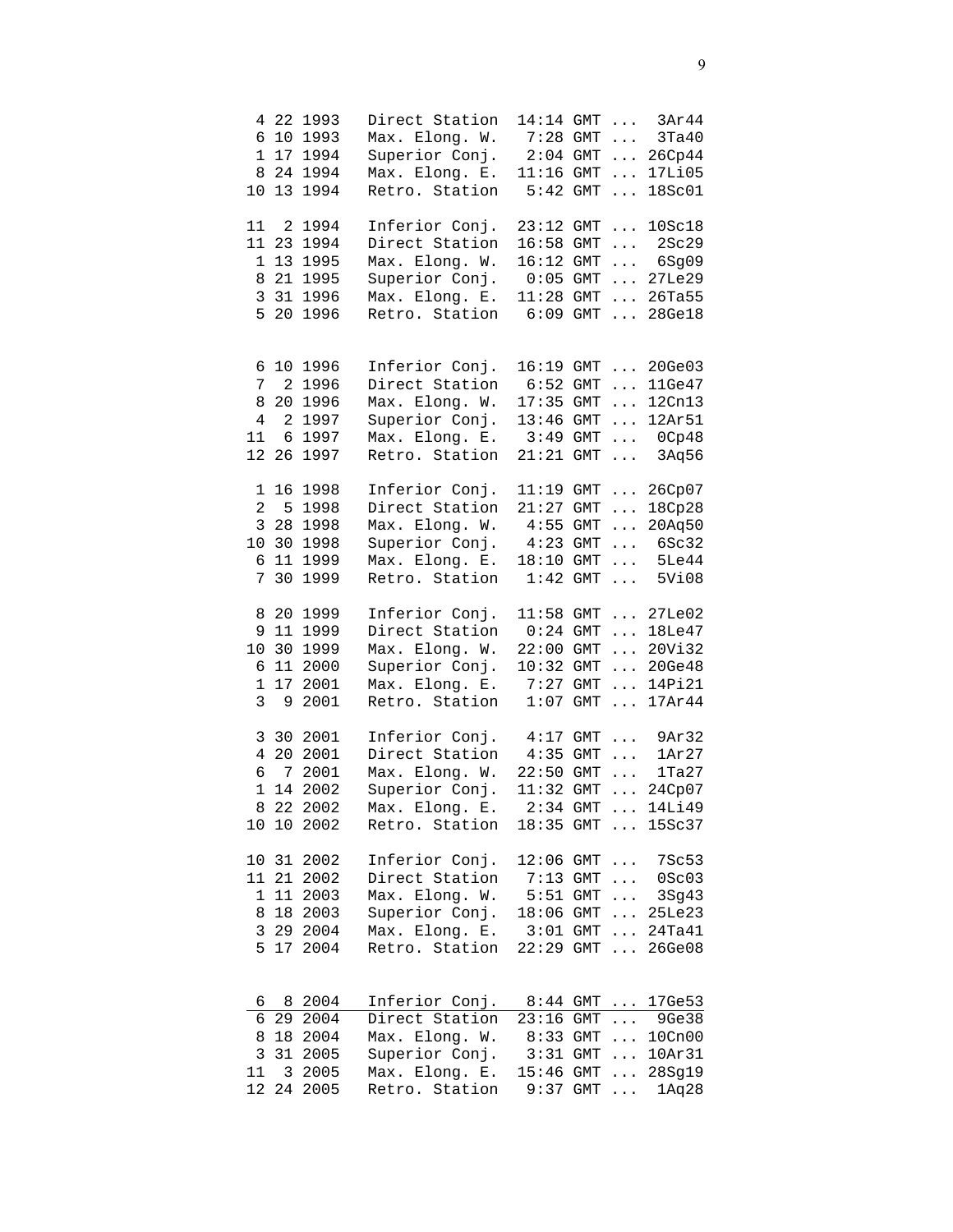| $\overline{a}$<br>6<br>7                    | 9<br>27                 | 1 13 2006<br>3 2006<br>3 25 2006<br>10 27 2006<br>2007<br>2007             | Inferior Conj.<br>Direct Station<br>Max. Elong. W.<br>Superior Conj.<br>Max. Elong. E.<br>Retro. Station | 23:59 GMT<br>9:19<br>$17:42$ GMT<br>$17:50$ GMT<br>8:37<br>17:28                     | GMT<br>GMT<br>GMT                      | $\cdots$<br>$\cdots$<br>$\cdots$<br>$\cdots$<br>$\cdots$<br>$\cdots$ | 23Cp40<br>16Cp01<br>18Aq26<br>4Sc10<br>3Le30<br>2Vi57                                                                |
|---------------------------------------------|-------------------------|----------------------------------------------------------------------------|----------------------------------------------------------------------------------------------------------|--------------------------------------------------------------------------------------|----------------------------------------|----------------------------------------------------------------------|----------------------------------------------------------------------------------------------------------------------|
| 8<br>9<br>10<br>6<br>$\mathbf{1}$<br>3      | 8<br>6                  | 18 2007<br>2007<br>28 2007<br>9 2008<br>14 2009<br>2009                    | Inferior Conj.<br>Direct Station<br>Max. Elong. W.<br>Superior Conj.<br>Max. Elong. E.<br>Retro. Station | 3:41<br>16:14<br>14:18<br>4:20<br>23:27<br>17:17                                     | GMT<br>GMT<br>GMT<br>GMT<br>GMT<br>GMT | $\cdots$<br>$\cdots$<br>$\cdots$<br>$\cdots$<br>$\cdots$<br>$\cdots$ | 24Le51<br>16Le35<br>18Vi19<br>18Ge43<br>12Pi04<br>15Ar27                                                             |
| 4<br>6<br>$\mathbf 1$<br>8<br>10            | 11<br>8                 | 3 27 2009<br>17 2009<br>5 2009<br>2010<br>19 2010<br>2010                  | Inferior Conj.<br>Direct Station<br>Max. Elong. W.<br>Superior Conj.<br>Max. Elong. E.<br>Retro. Station | 19:24 GMT<br>19:25<br>14:46<br>21:06<br>17:51<br>7:05                                | GMT<br>GMT<br>GMT<br>GMT<br>GMT        | $\cdots$<br>$\cdots$<br>$\cdots$<br>$\cdots$<br>$\cdots$             | $\ldots$ 7 $\text{Ar15}$<br>29Pi12<br>29Ar16<br>21Cp32<br>12Li35<br>13Sc14                                           |
| 11<br>$\mathbf 1$<br>8<br>$\mathsf{3}$<br>5 | 26<br>15                | 10 29 2010<br>18 2010<br>8 2011<br>16 2011<br>2012<br>2012                 | Inferior Conj.<br>Direct Station<br>Max. Elong. W.<br>Superior Conj.<br>Max. Elong. E.<br>Retro. Station | $1:11$ GMT<br>$21:18$ GMT<br>18:28<br>12:09<br>17:34<br>14:34                        | GMT<br>GMT<br>GMT<br>GMT               | $\cdots$<br>$\cdots$<br>$\cdots$<br>$\cdots$                         | $\ldots$ 5Sc30<br>27Li39<br>$\ldots$ 1Sg16<br>23Le18<br>22Ta25<br>$24$ Ge $00$                                       |
| 6<br>8<br>$\overline{3}$<br>11              | $\overline{1}$<br>12 21 | 6 6 2012<br>27 2012<br>15 2012<br>28 2013<br>2013<br>2013                  | Inferior Conj.<br>Direct Station<br>Max. Elong. W.<br>Superior Conj.<br>Max. Elong. E.<br>Retro. Station | $1:10$ GMT<br>$15:07$ GMT<br>$22:42$ GMT<br>$17:06$ GMT<br>$2:58$ GMT<br>$21:54$ GMT |                                        | $\cdots$<br>$\ldots$<br>$\ldots$<br>$\cdots$<br>$\ddots$<br>$\cdots$ | 15Ge45<br>7Ge29<br>7Cn46<br>8Ar11<br>25Sg49<br>28Cp59                                                                |
|                                             |                         | 1 11 2014<br>1 31 2014<br>3 23 2014<br>10 25 2014<br>6 7 2015<br>7 25 2015 | Inferior Conj.<br>Direct Station<br>Max. Elong. W.<br>Superior Conj.<br>Max. Elong. E.<br>Retro. Station | $12:25$ GMT<br>$20:49$ GMT<br>$7:05$ GMT<br>$0:04$ GMT $\ldots$                      |                                        | $\cdots$                                                             | $\ldots$ 21Cp12<br>$\ldots 13Cp33$<br>16Aq02<br>7:31 GMT  1Sc48<br>$1$ Le $18$<br>$9:30$ GMT $0V146$                 |
| б.<br>$\mathbf{1}$<br>3                     |                         | 8 15 2015<br>9 6 2015<br>10 26 2015<br>6 2016<br>12 2017<br>4 2017         | Inferior Conj.<br>Direct Station<br>Max. Elong. W.<br>Superior Conj.<br>Max. Elong. E.<br>Retro. Station | 19:22 GMT<br>$8:30$ GMT<br>$7:20$ GMT<br>$21:51$ GMT<br>$16:12$ GMT<br>9:09 GMT      |                                        |                                                                      | $\ldots$ 22Le39<br>$\ldots$ 14Le23<br>16Vi07<br>$\ldots$ 16Ge36<br>9Pi48<br>$\ldots$ 13Ar09                          |
| 4<br>6<br>$\mathbf 1$<br>8<br>10            | 9                       | 3 25 2017<br>15 2017<br>3 2017<br>2018<br>17 2018<br>5 2018                | Inferior Conj.<br>Direct Station<br>Max. Elong. W.<br>Superior Conj.<br>Max. Elong. E.<br>Retro. Station | $6:16$ GMT<br>$8:09$ GMT                                                             |                                        |                                                                      | 10:17 GMT  4Ar57<br>10:18 GMT  26Pi55<br>$\ldots$ 27Ar03<br>7:01 GMT  18Cp57<br>$\ldots$ 10Li18<br>19:04 GMT  10Sc50 |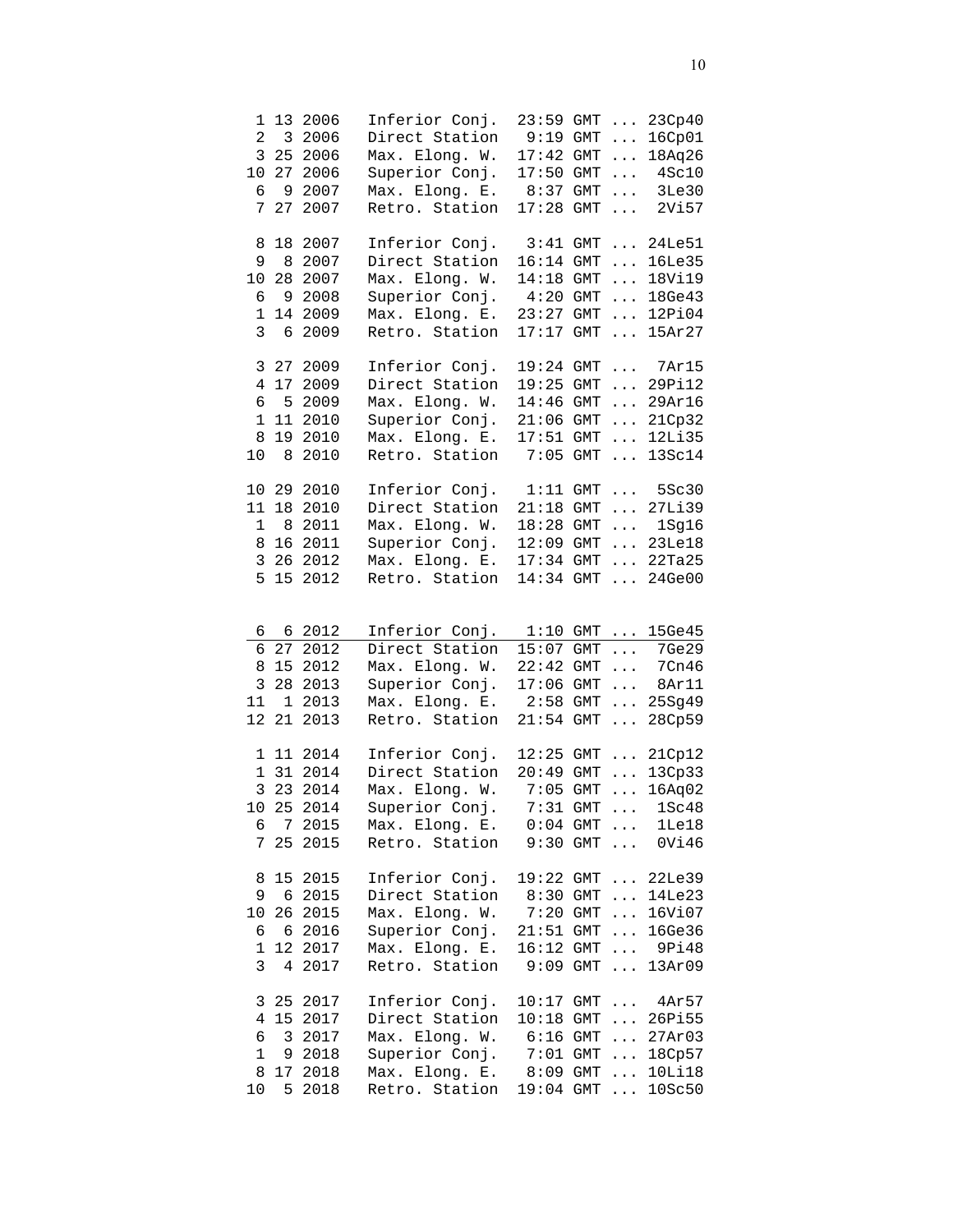| 8<br>$\mathsf{3}$                |                                    | 10 26 2018<br>11 16 2018<br>1 6 2019<br>14 2019<br>24 2020<br>5 13 2020     | Inferior Conj.<br>Direct Station<br>Max. Elong. W.<br>Superior Conj.<br>Max. Elong. E.<br>Retro. Station | 14:16 GMT<br>$10:51$ GMT<br>$6:10$ GMT<br>$6:08$ GMT<br>$7:37$ GMT<br>$6:46$ GMT |                                 | $\cdots$                                     | $\ldots$ 3Sc06<br>$\ldots$ 25Li14<br>28Sc45<br>$\ldots$ 21Le11<br>$\ldots$ 20Ta08<br>$\ldots$ 21Ge50                    |
|----------------------------------|------------------------------------|-----------------------------------------------------------------------------|----------------------------------------------------------------------------------------------------------|----------------------------------------------------------------------------------|---------------------------------|----------------------------------------------|-------------------------------------------------------------------------------------------------------------------------|
| 6<br>6<br>8<br>3<br>12           | 19                                 | 3 2020<br>25 2020<br>13 2020<br>26 2021<br>10 29 2021<br>2021               | Inferior Conj.<br>Direct Station<br>Max. Elong. W.<br>Superior Conj.<br>Max. Elong. E.<br>Retro. Station | $17:44$ GMT<br>6:49<br>13:14 GMT<br>$6:58$ GMT<br>14:56 GMT<br>10:36             | GMT<br>GMT                      | $\cdots$<br>$\cdots$                         | 13Ge36<br>$\ldots$ 5Ge20<br>$\ldots$ 5Cn32<br>$\ldots$ 5Ar50<br>23Sg20<br>26Cp29                                        |
| $\mathbf 1$<br>10<br>6<br>7      |                                    | 9 2022<br>1 29 2022<br>3 20 2022<br>22 2022<br>4 2023<br>23 2023            | Inferior Conj.<br>Direct Station<br>Max. Elong. W.<br>Superior Conj.<br>Max. Elong. E.<br>Retro. Station | $0:48$ GMT<br>$8:47$ GMT<br>21:39<br>21:17<br>16:20<br>1:32                      | GMT<br>GMT<br>GMT<br>GMT        | $\cdots$<br>$\cdots$<br>$\cdots$<br>$\cdots$ | 18Cp43<br>11Cp05<br>13Aq42<br>$\ldots$ 29 $\text{Li27}$<br>$\ldots$ 29 $Cn09$<br>28Le36                                 |
| 8<br>9<br>$10 \,$<br>6<br>1<br>3 | $4\overline{ }$<br>10 <sub>1</sub> | 13 2023<br>4 2023<br>24 2023<br>2024<br>2025<br>2 2025                      | Inferior Conj.<br>Direct Station<br>Max. Elong. W.<br>Superior Conj.<br>Max. Elong. E.<br>Retro. Station | 11:15<br>1:20<br>0:07<br>15:34 GMT<br>8:39<br>0:36                               | GMT<br>GMT<br>GMT<br>GMT<br>GMT | $\cdots$<br>$\cdots$<br>$\cdots$             | $\ldots$ 20Le28<br>$\ldots$ 12Le12<br>13Vi54<br>14Ge30<br>7Pi31<br>10Ar50                                               |
| 5<br>$\mathbf{1}$<br>8<br>10     | $\overline{\mathbf{3}}$            | 3 23 2025<br>4 13 2025<br>31 2025<br>6 2026<br>14 2026<br>2026              | Inferior Conj.<br>Direct Station<br>Max. Elong. W.<br>Superior Conj.<br>Max. Elong. E.<br>Retro. Station | $1:07$ GMT<br>$1:02$ GMT<br>$20:53$ GMT<br>$16:35$ GMT<br>7:16                   | $GMT$                           | $\cdots$<br>$\cdots$<br>$\ldots$             | $\ldots$ 2Ar39<br>24Pi37<br>24Ar48<br>16Cp22<br>21:55 GMT  8Li00<br>8Sc29                                               |
|                                  |                                    | 10 24 2026<br>11 14 2026<br>1 3 2027<br>8 12 2027<br>3 21 2028<br>5 10 2028 | Inferior Conj.<br>Direct Station<br>Max. Elong. W.<br>Superior Conj.<br>Max. Elong. E.<br>Retro. Station | $0:28$ GMT<br>$18:16$ GMT $\ldots$                                               |                                 |                                              | $3:44$ GMT $0Sc45$<br>$\ldots$ 22Li52<br>26Sc17<br>$0:21$ GMT $\ldots$ 19Le07<br>21:48 GMT  17Ta51<br>23:03 GMT  19Ge41 |
| 6<br>8<br>3<br>12                |                                    | 1 2028<br>6 22 2028<br>11 2028<br>23 2029<br>10 27 2029<br>16 2029          | Inferior Conj.<br>Direct Station<br>Max. Elong. W.<br>Superior Conj.<br>Max. Elong. E.<br>Retro. Station | $22:13$ GMT<br>$4:36$ GMT<br>$20:12$ GMT<br>23:48 GMT                            |                                 | $\cdots$<br>$\cdots$<br>$\dddotsc$           | 10:00 GMT  11Ge26<br>3Ge11<br>3Cn21<br>3Ar29<br>4:06 GMT  20Sg56<br>$\ldots$ 24Cp02                                     |
| 1<br>3<br>10<br>6<br>7           | 20                                 | 6 2030<br>1 26 2030<br>18 2030<br>20 2030<br>2 2031<br>2031                 | Inferior Conj.<br>Direct Station<br>Max. Elong. W.<br>Superior Conj.<br>Max. Elong. E.<br>Retro. Station | $13:18$ GMT $\ldots$<br>$12:50$ GMT<br>$11:13$ GMT<br>$8:23$ GMT<br>$17:08$ GMT  |                                 | $\cdots$                                     | 16Cp16<br>21:33 GMT  8Cp38<br>$\ldots$ 11Aq24<br>$\ldots$ 27Li06<br>$\ldots 26Cn59$<br>26Le26                           |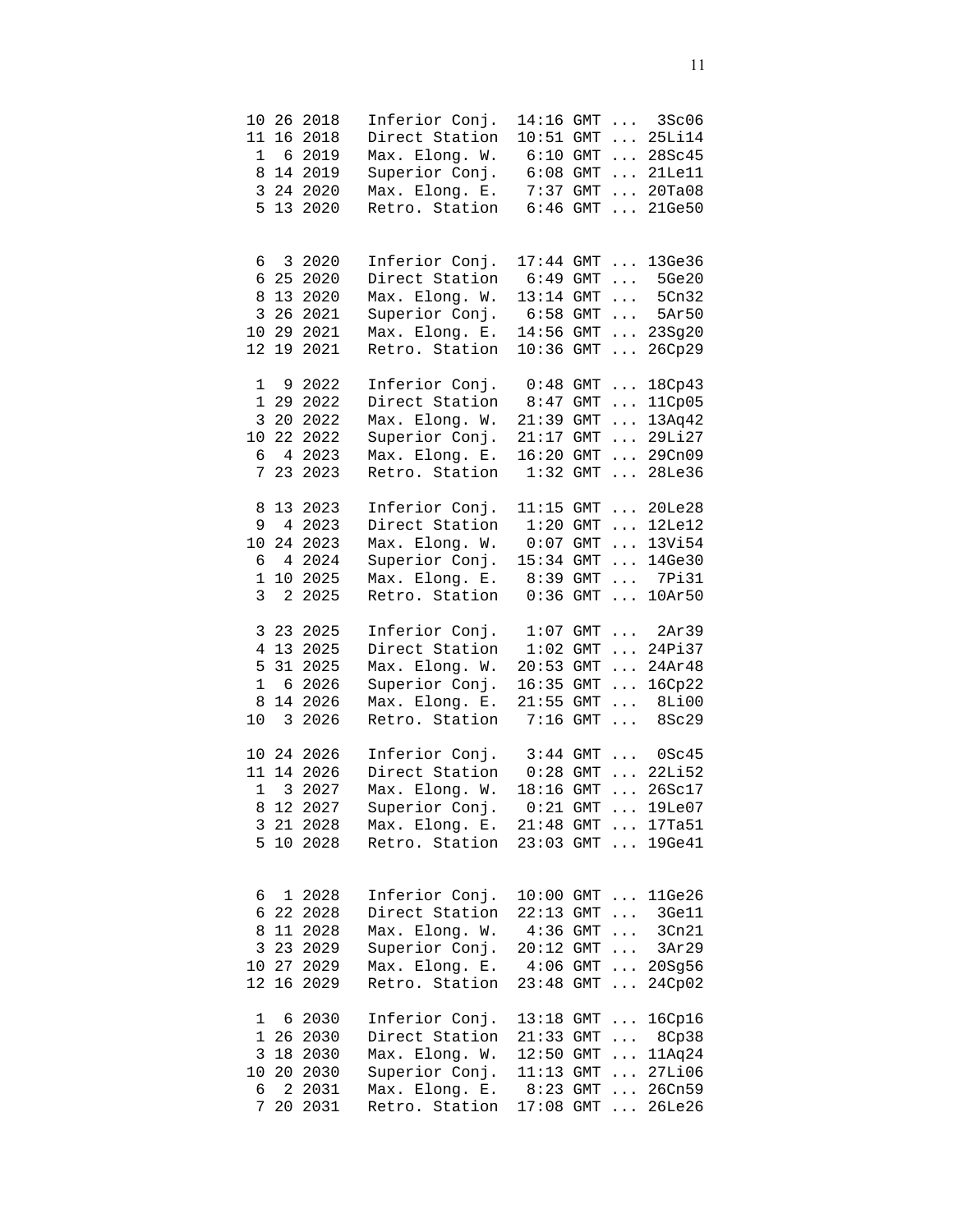| 9<br>6<br>$\mathbf{1}$ | 10 21<br>8          | 8 11 2031<br>1 2031<br>2031<br>2 2032<br>2033<br>2 27 2033               | Inferior Conj.<br>Direct Station<br>Max. Elong. W.<br>Superior Conj.<br>Max. Elong. E.<br>Retro. Station                                                       | $3:01$ GMT<br>$17:57$ GMT<br>15:52 GMT<br>$9:08$ GMT<br>$0:16$ GMT<br>15:41 | GMT                             | $\cdots$<br>$\cdots$<br>$\cdots$<br>$\cdots$ | 18Le17<br>10Le01<br>11Vi40<br>12Ge24<br>$\ldots$ 5Pi12<br>$\ldots$ 8Ar32                                                                        |
|------------------------|---------------------|--------------------------------------------------------------------------|----------------------------------------------------------------------------------------------------------------------------------------------------------------|-----------------------------------------------------------------------------|---------------------------------|----------------------------------------------|-------------------------------------------------------------------------------------------------------------------------------------------------|
|                        | 3 20                | 2033<br>4 10 2033<br>5 29 2033<br>1 4 2034<br>8 12 2034<br>9 30 2034     | Inferior Conj.<br>Direct Station<br>Max. Elong. W.<br>Superior Conj.<br>Max. Elong. E.<br>Retro. Station                                                       | 16:05<br>15:27<br>10:48<br>$2:10$ GMT<br>11:25<br>19:37                     | GMT<br>GMT<br>GMT<br>GMT<br>GMT | $\cdots$<br>$\cdots$<br>$\cdots$             | $\ldots$ 0Ar22<br>$\ldots$ 22Pi21<br>$\ldots$ 22Ar32<br>13Cp46<br>5Li41<br>6Sc08                                                                |
| $\mathbf 1$<br>8<br>5  | 1                   | 10 21 2034<br>11 11 2034<br>2035<br>9 2035<br>3 19 2036<br>8 2036        | Inferior Conj.<br>Direct Station<br>Max. Elong. W.<br>Superior Conj.<br>Max. Elong. E.<br>Retro. Station                                                       | $17:04$ GMT<br>14:03<br>6:57<br>18:41<br>12:50<br>15:59                     | GMT<br>GMT<br>GMT<br>GMT<br>GMT |                                              | $\ldots$ 28Li22<br>$\ldots$ 201128<br>23Sc49<br>$\ldots$ 17Le02<br>$\ldots$ 15Ta35<br>$\ldots$ 17Ge32                                           |
| 8<br>12                | 3 21<br>10 24<br>14 | 5 30 2036<br>6 20 2036<br>8 2036<br>2037<br>2037<br>2037                 | Inferior Conj.<br>Direct Station<br>Max. Elong. W.<br>Superior Conj.<br>Max. Elong. E.<br>Retro. Station                                                       | 2:25<br>14:12<br>$20:37$ GMT<br>$9:16$ GMT<br>17:36<br>12:47                | $GMT$<br>$GMT$<br>GMT<br>GMT    | $\cdots$<br>$\cdots$<br>$\cdots$<br>$\cdots$ | 9Ge17<br>1Ge01<br>1Cn11<br>1Ar06<br>18Sg31<br>21Cp31                                                                                            |
| $7^{\circ}$            |                     | 1 4 2038<br>1 24 2038<br>3 16 2038<br>10 18 2038<br>5 30 2039<br>18 2039 | Inferior Conj.<br>Direct Station<br>Max. Elong. W.<br>Superior Conj.<br>Max. Elong. E.<br>Retro. Station                                                       | $1:28$ GMT<br>$10:20$ GMT<br>$3:19$ GMT<br>$1:41$ GMT<br>23:55 GMT<br>8:36  | GMT                             |                                              | 13Cp46<br>$\ldots$ 6Cp08<br>$\ldots$ 9Aq03<br>$ 24$ Li47<br>$\ldots$ 24Cn47<br>$\ldots$ 24Le15                                                  |
| 8                      |                     | 8 2039<br>8 30 2039<br>10 19 2039<br>5 31 2040<br>1 5 2041<br>2 25 2041  | Inferior Conj.<br>Direct Station<br>Max. Elong. W.<br>Superior Conj. 2:26 GMT  10Ge16<br>Max. Elong. E. 14:54 GMT  2Pi50<br>Retro. Station 6:07 GMT  6Ar12     | $10:14$ GMT<br>$7:01$ GMT $\ldots$                                          |                                 |                                              | 19:02 GMT  16Le06<br>$\ldots$ 7Le50<br>9Vi24                                                                                                    |
| 1                      |                     | 3 18 2041<br>4 8 2041<br>5 27 2041<br>1 2042<br>8 10 2042<br>9 28 2042   | Inferior Conj. 6:47 GMT  28Pi02<br>Direct Station 5:08 GMT<br>Max. Elong. W. 0:26 GMT<br>Superior Conj. 12:16 GMT<br>Max. Elong. E.<br>Retro. Station 8:42 GMT | $1:16$ GMT                                                                  |                                 |                                              | $\ldots$ 20Pi03<br>$\ldots$ 20Ar14<br>$\ldots$ 11Cp12<br>$\begin{array}{cccc}\n\cdots & 3 \text{Li} 24 \\ \cdots & 3 \text{Sc} 47\n\end{array}$ |
| 11<br>5                |                     | 10 19 2042<br>9 2042<br>12 29 2042<br>8 7 2043<br>3 17 2044<br>6 2044    | Inferior Conj. 6:29 GMT  26Li00<br>Direct Station 4:05 GMT  18Li05<br>Max. Elong. W.<br>Superior Conj.<br>Max. Elong. E.<br>Retro. Station                     |                                                                             |                                 |                                              | 20:33 GMT  21Sc24<br>12:41 GMT  14Le56<br>$4:31$ GMT $13Ta22$<br>9:02 GMT  15Ge22                                                               |